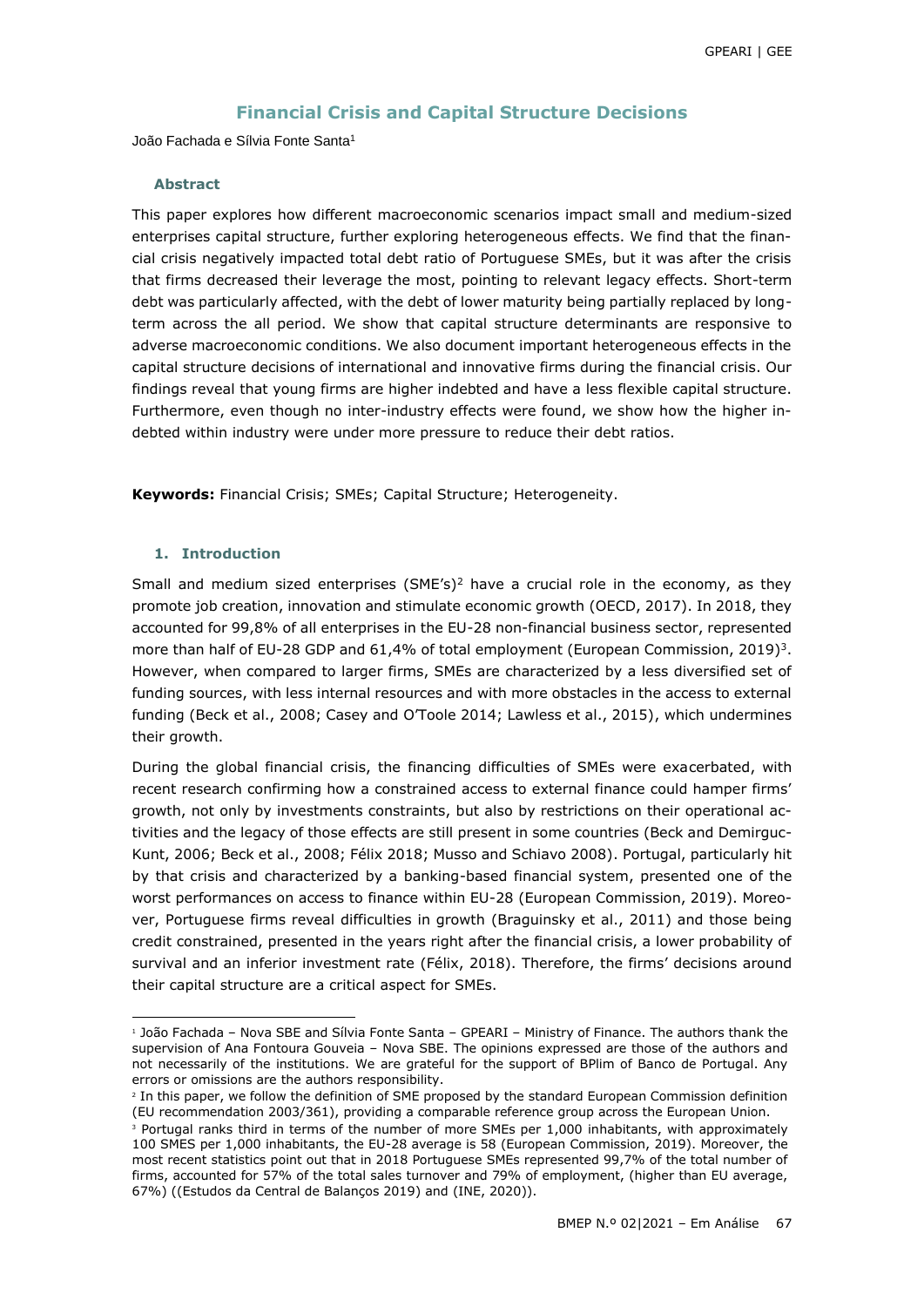### GEE|GPEARI

The empirical literature presents different findings on the effects of global financial crisis on the capital structure decisions of SMEs. Thus, this study explores how the adverse macroeconomic scenario impacted firm's capital structure. We contribute to the literature by exploring heterogeneous effects across five key dimensions: sector of activity, age class, innovation, internationalization, and leverage level. This heterogeneity is key for a thorough understanding of firms' developments, thereby providing crucial information to policy makers.

To do so, we exploit a large and detailed firm-level data source provided by BPLIM of Banco de Portugal. The data set encompasses harmonized information reported through IES (Simplified Business Information), over the period 2006 to 2018 and contains all Portuguese nonfinancial corporations.

Contrarily to existing literature for Sweden, UK and Germany (Yazdanfar et al., 2019 and Iqbal et al., 2014) we find that the financial crisis negatively impacted total debt ratio of Portuguese SMEs, but it was after the crisis that firms decreased their leverage the most, pointing to relevant legacy effects. Short-term debt was particularly affected, with lower maturity debt being partially replaced by long-term debt across all period. We show that part of capital structure determinants is responsive to adverse macroeconomic conditions.

We also find important heterogeneous effects in the capital structure decisions of international and innovative firms during the financial crisis. Looking into firm age classes, we demonstrate that young firms are the higher indebted and have a less flexible capital structure. Although there are no inter-industry effects, we show how under bad economic conditions, the higher indebted within industry were under more pressure to reduce their debt ratios.

The remainder of this paper proceeds as follows. Section 2 presents a literature review on theoretical and empirical capital structure research. Section 3 refers to the data, descriptive statistics and the methodology followed. We discuss the empirical results in section 4, followed by summary of the findings and conclusion in section 5.

## **2. Literature Review**

## **2.1. Theoretical Framework and empirical studies:**

The theoretical foundations of capital structure theory lay on Modigliani and Miller (1958) which states that "the value of a firm is completely independent of the capital structure" but acknowledging that their results were obtained under strict and demanding assumptions, that should be "relaxed in the direction of greater realism and relevance". From this point, new theories have emerged, none fully identifying all the factors that drive capital structure but with two standing out as more influential: the trade-off theory (TOT) and pecking order theory (POT).

The building block behind TOT begins in 1963, with Modigliani and Miller recognizing that there are tax advantages of using debt, rather than internal capital, which determines firms' valuation and capital structure decisions. Later, other authors called attention to other costs that need to be considered, namely bankruptcy costs and agency costs (Robichek and Myers, 1966; Jensen and Meckling, 1976). The TOT ends up being formalized in a dynamic version by Kane et al. (1984), clamming that there is an optimal level of debt that is reached when marginal benefits and marginal costs are perfectly balanced.

In contrast, POT does not determine an optimal capital structure, but states a hierarchy for firms' preferences regards the issue of new capital (Myers and Majluf, 1984 and Myers, 1984). The POT roots on signalling and asymmetric information between managers and investors (Ross, 1977 and Leland and Pyle, 1977), establishing that firms will prefer internal finance (e.g.: retained earnings) over debt and debt over equity. As claimed by Sogorb-Mira, (2005), this theory is easily applied to SMEs since managers tend to be the shareholders and, in general, do not want to lose property and control.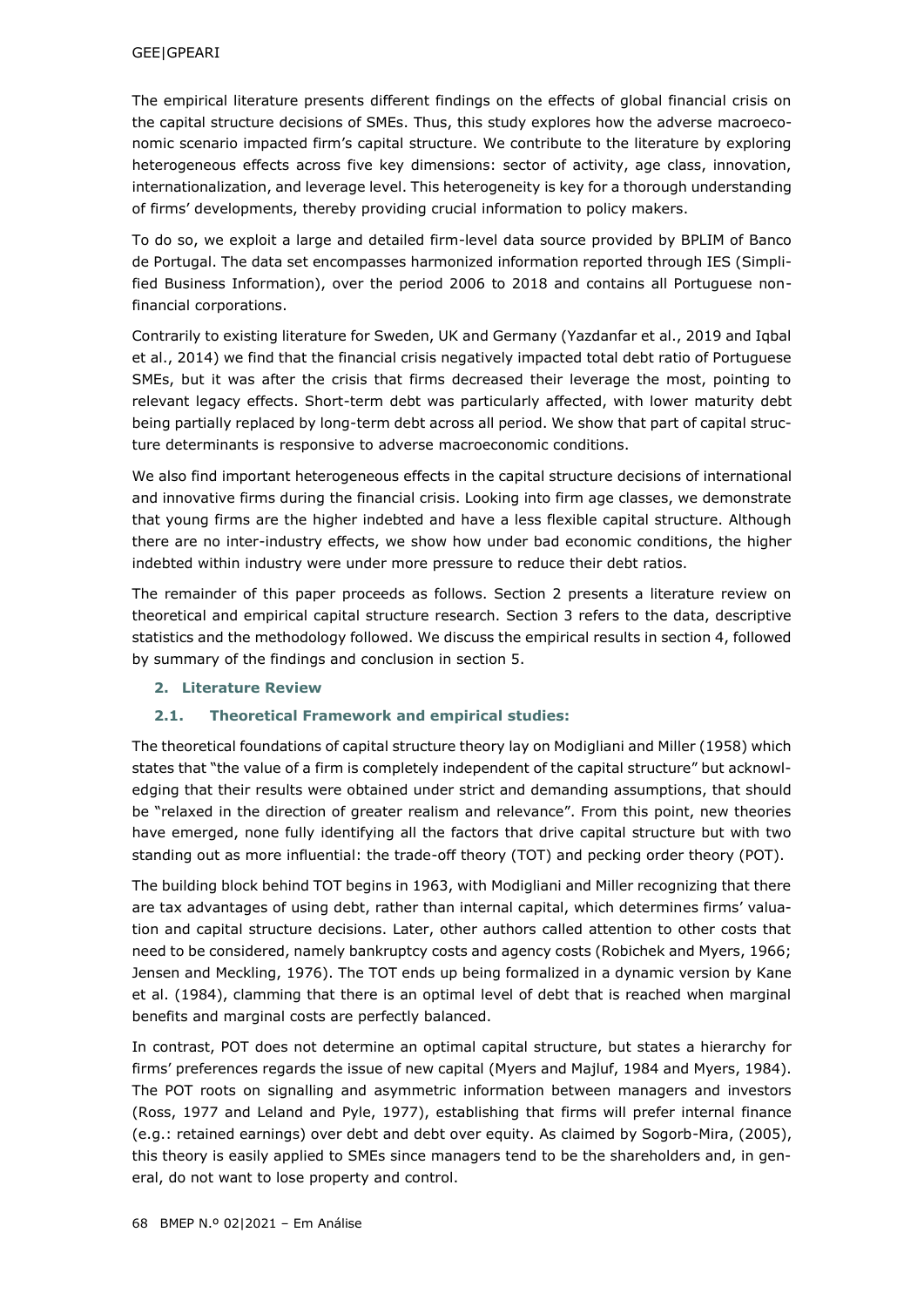The empirical literature on SMEs' capital structure and its determinants is mainly based on the two theories previously described. We rely on those theories to define our explanatory variables: age, size, asset structure, profitability, growth opportunities, firm risk, liquidity, and nondebt tax shield. Kumar et al. (2017) identifies this group of variables as "the most common" explanatory variables used in "the vast literature of capital structure". From both theories it is possible to predict expected impacts of explanatory variables on capital structure, which are supported by empirical evidence.

| Variable             | Expected Impact on<br>Leverage |           |  |
|----------------------|--------------------------------|-----------|--|
|                      | <b>TOT</b>                     | POT       |  |
| Age                  | $^{+}$                         |           |  |
| <b>Size</b>          | $\ddot{}$                      |           |  |
| Asset structure      | $\ddot{}$                      | $\ddot{}$ |  |
| Profitability        | $^{+}$                         |           |  |
| Growth opportunities |                                |           |  |
| Firm risk            |                                |           |  |
| Liquidity            | $\ddot{}$                      |           |  |
| <b>NDTS</b>          |                                | n.a.      |  |

| Table 1 – Expected impact on leverage for explan- |  |  |
|---------------------------------------------------|--|--|
| atory variables                                   |  |  |

Note: A complete table with the theoretical rational and references of empirical evidence on the appendix A.

## **2.2. Theoretical Framework and empirical studies:**

In a recent review of studies on the determinants of firms' capital structure over the past 40 years, Kumar et al., (2017), highlights that few studies are dedicated to SMEs. However, this reality changed after the global financial crisis with growing literature for SMEs capital structure, pointing out differences compared to studies around larger firms.

The impact of global financial crisis on capital structure has also been a topic of empirical research, but there are a variety of contrasting findings.

## **2.2.1. International evidence**

Demirgüç-Kunt et al. (2019), the most comprehensive and complete investigation that we know of, relied on a dataset from different dimensions (SMEs, large and publicly listed firms), across 75 countries over the period 2004–2011 and analyse how the global financial crisis impacted firm's capital structure, looking for cross country and within country similarities and differences. In their main results, they show how the crisis effects were more intense for SMEs, with evidence of a general reduction in leverage, particularly long-term debt, in developing and high-income countries. Kenourgios et al. (2019) in their analysis of EU-28 listed SMEs, find evidence that European crisis, has increased the leverage of firms for all country subgroups, expect for the core countries, with no difference on capital structure's behaviour for a three firm size category over the period 2005-2015.

Balios et al. (2016) in their assessment for Greek SMEs during 2009-2012, ends up concluding that the effects of capital structure determinants on leverage, do not change from a pre-crisis scenario to the crisis period. On the other hand, D'Amato (2019) and Yazdanfar et al. (2019), in their analysis for Italian and Sweden SMEs, respectively, concluded that financial crisis had an impact on capital structure determinants and debt levels. In addition, Yazdanfar et al. (2019), reveals how SMEs resort more heavily on short term debt to overcome the reduction of internal funds during the financial crisis, while, D'Amato (2019), concludes, that trade credit did not worked as a substitute of bank credit during financial crisis.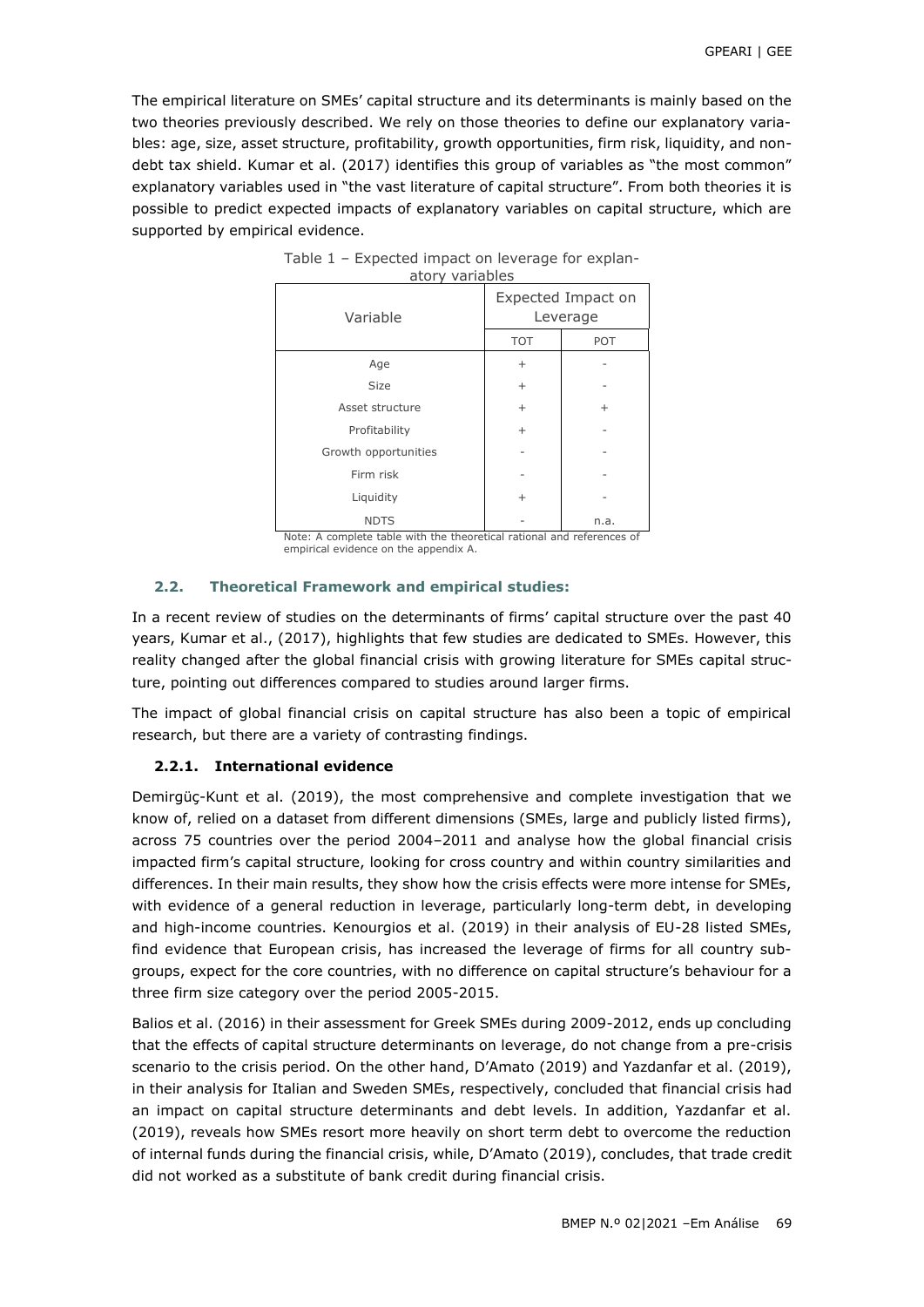Using a two-step system generalized method of moments, with firm-specific and macroeconomic variables, Demirgüç-Kunt et al. (2019), investigates the possible change on the impacts of those variables across different macroeconomic states for Greece SMEs during 2004 to 2014. The results reveal that "SMEs are particularly vulnerable during the crisis on how their capital structure is being determined", since macroeconomic variables, not under the control of SMEs' managers, are more relevant in a crisis scenario. In a similar study but with a broader geographical coverage (ten emerging countries), Herwadkar (2017), finds out that small firms with higher leverage were the ones with lower tangible assets but higher growth potential in a post-crisis period.

The asymmetric impacts on firm's capital structure from different macroeconomics scenarios is not exclusively explained by country or firm size differences. Degryse et al. (2012), finds out that inter and intra industry heterogeneity are important drivers of capital structure of Dutch SMEs. Albaity et al. (2013) and Chen and Yu (2011), show how internationalization is negatively related with debt ratio, for Malaysian and Taiwanese listed firms, respectively.

Overall, the international evidence points to an impact of global financial crisis on firm's capital structure, with asymmetric effects between and within countries.

## **2.2.2. Evidence on Portugal**

For Portugal, there is some variety of literature in capital structure determinants, from studies for specifics industries (e.g.: Pacheco and Tavares, 2015 for the footwear sector or Serrasqueiro and Nunes, 2014, for the hotel industry) to research on differences of capital structure across regions (Matias and Serrasqueiro, 2017).

Matias and Serrasqueiro (2017), applying a fixed effects model to a sample of 11,061 SMEs over 2007 to 2011, finds statistically significant differences in debt levels, but with uniform capital determinant signs across regions, being most aligned with POT. In a different study, Serrasqueiro and Nunes (2012), reveal how age has a considerable influence on SMEs capital structure decisions, with young firms relying more on short-term debt, while old firms benefit from better conditions to access long-term debt. Lisboa (2017) and Pinto and Silva (2019), demonstrate that exports intensity has a negative impact on Portuguese SMEs leverage.

Proença et al. (2014) studied the impact of financial crisis on the capital structure determinants in Portuguese SMEs. In their study, they rely on sample of 12,877 firms over 2007 to 2010 and report a negative trend on Portuguese firm's debt ratio, particularly short-term debt, during financial crisis. However, the authors acknowledge that the limited longevity of the sample ends up being a limitation of their analysis and further research with additional periods should be considered.

## **3. Description of data and research methodology**

# **3.3. Data and Variables**

 $\overline{a}$ 

The empirical analysis is based on firm-level data sourced from Banco de Portugal's Microdata Research Laboratory (BPlim). The data set relies on information reported through IES<sup>4</sup> –, over the period 2006-2018<sup>5</sup> - and contains economic, financial and employment information as well as firm descriptive information for all Portuguese firms.

We focus on active non-financial firms<sup>6</sup>, with at least three employees and with positive turnover, assumptions that are common in the literature. Moreover, given that we focus on SME

<sup>4</sup> *Informação Empresarial Simplicada* - (Simplified Business Information)

<sup>5</sup> In 2010, POC (Portuguese Accounting Plan) was replaced by SNC (Portuguese Accounting Standardization System). The BPlim harmonized the information, so "some accounting system have an approximate correspondence and others have no correspondence at all in SNC".

<sup>70</sup> BMEP N.º 02|2021 – Em Análise <sup>6</sup> Firms in liquidation were dismissed, so all firms that over the period have a firm's situation other than "in business" were dropped. Moreover, all firms which had value equal to 1 to the variable that identifies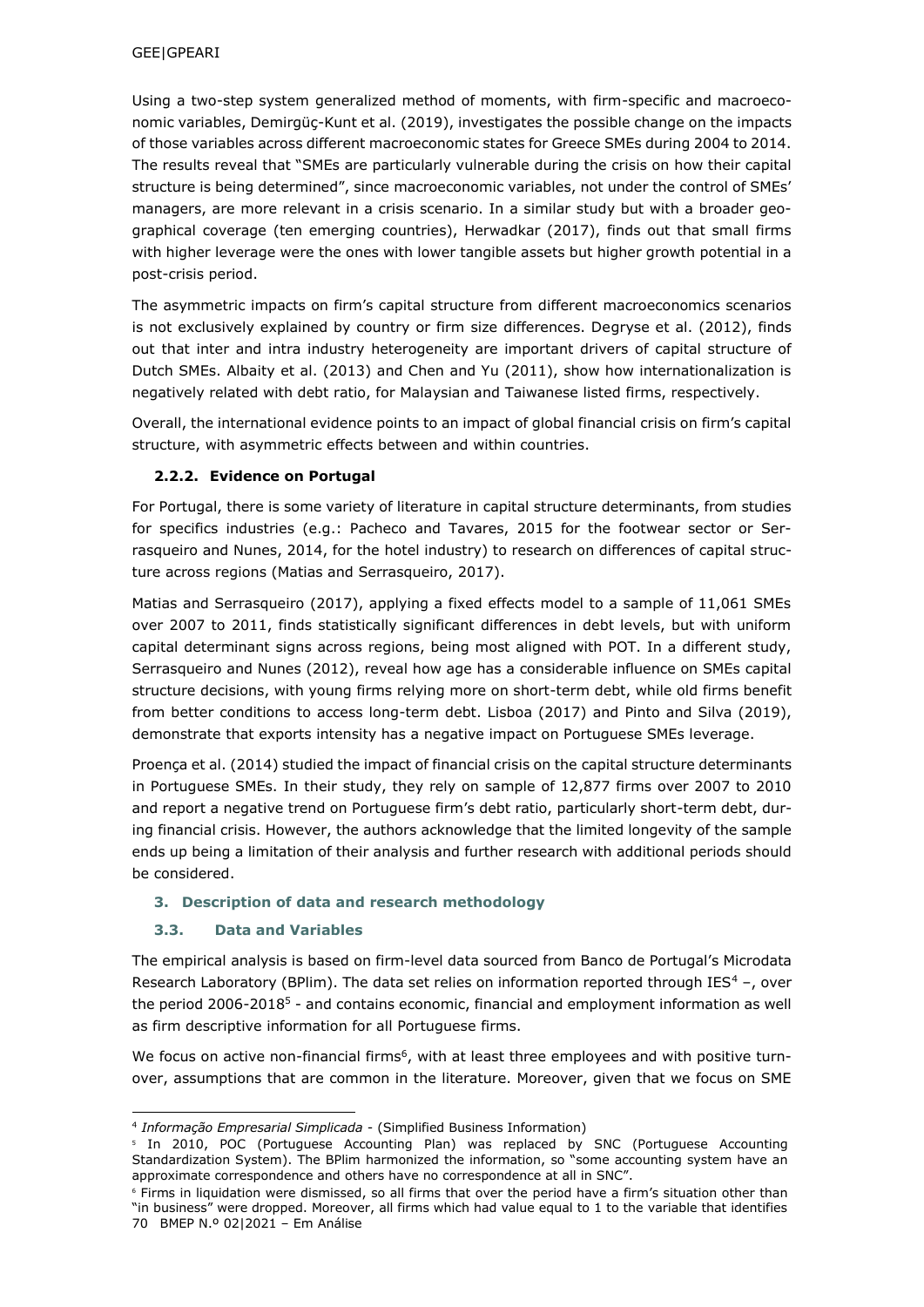capital structure, we only consider those firms classified as micro, small or medium firms on at least one year of the analysis<sup>7</sup>. We thus depart from  $171,841$  firms with corresponding 1,626,881 firm-year observations.

We impose additional requirements related with consistency of the reporting (i.e. fundamental accounting equalities and positive sales). The description of each condition and a summary table of firms and observations dropped is reported in the Appendix B.1.

The final dataset consisted of unbalanced sample of 64,473 firms with corresponding 680,330 observations over the period of analysis 2006-2018. Given the focus of our study, and following existing literature, the dependent variables considered are the ratio of total debt to total assets (rtd), further decomposed into long-term and short-term debt to total assets ratios for firm i in year  $t^8$ . Our independent variables: age, firm size, asset structure, profitability, firm risk, growth opportunities, liquidity, and non-debt tax shields (NDTS), are in line with both the trade-off theory and pecking order theory, the two main theoretical approaches to SME's capital structure.<sup>9</sup>

As non-financial SMEs encompass a broad and diverse group, we extend the analysis exploring heterogeneous effects on the impact of the financial crisis on the firm's capital structure. We thus perform subgroup analysis by industry, internationalization, age classes, innovation capacity, and leverage level, relying on the following definitions:

- Industry: based on Portuguese Classification of Economic Activities CAE-Rev.3 published in 2007 which is harmonised with European directories NACE Rev.2;
- Internationalization: A firm is an exporter if more than 10% of total sales comes from exports for at least two consecutive years based on Economic Bulletin, Banco de Portugal (2019);
- Innovative firm: if it belongs to the high and medium high technological activities within manufacturing industry or if it is a service classified as high technology and knowledge intensive according to Eurostat definition (Table B3 on the Appendix);
- Age classes: class 1 (up to five years), class 2 (from 5 to 10 years, excluding 5); class 3 (from 10 to 20 years, excluding 10); class 4 (more than 20 years) (Central Balance Sheet Studies, 2016 from Banco de Portugal);
- Leverage Level considering the quantile distribution of total debt ratio. Additionally, we define high (low) leveraged if a firm has an average leverage in pre-crisis sub period below (above) the correspondent industry median (D'Amato, 2019).

In respect to the time dimension, we considered three periods: pre-crisis from 2006 to 2008, crisis from 2009 to 2014 and post-crisis from 2015 to 2018. The end of the crisis considers that Portugal ended the final assistance program in 2014 and that the process of early repayment of IMF loans started in 2015, which is also consistent with economic and financial signs of recovery (i.e: in 2015 the real GDP growth rate of 1,8%).

-

firms in liquidation were dropped. According to the Article 146 of the Portuguese Code of Commercial Companies, dissolved firms are required to add the expression "Em liquidação" to their name while they are in the liquidation process.

<sup>7</sup> Firms classified as large over the entire period were dropped; this allow us to still consider those SME that were able to grow.

<sup>&</sup>lt;sup>8</sup> In SNC assets and liabilities were divided into "non-current" and "current", this new classification corresponds, roughly, to the "old" medium /long term and short term, respectively. As a result, we use current liabilities as a proxy to short term debt and non-current liabilities as a proxy to non-current liabilities.

<sup>9</sup> The definitions of both dependent and independent variables are presented in Table B2 – Appendix.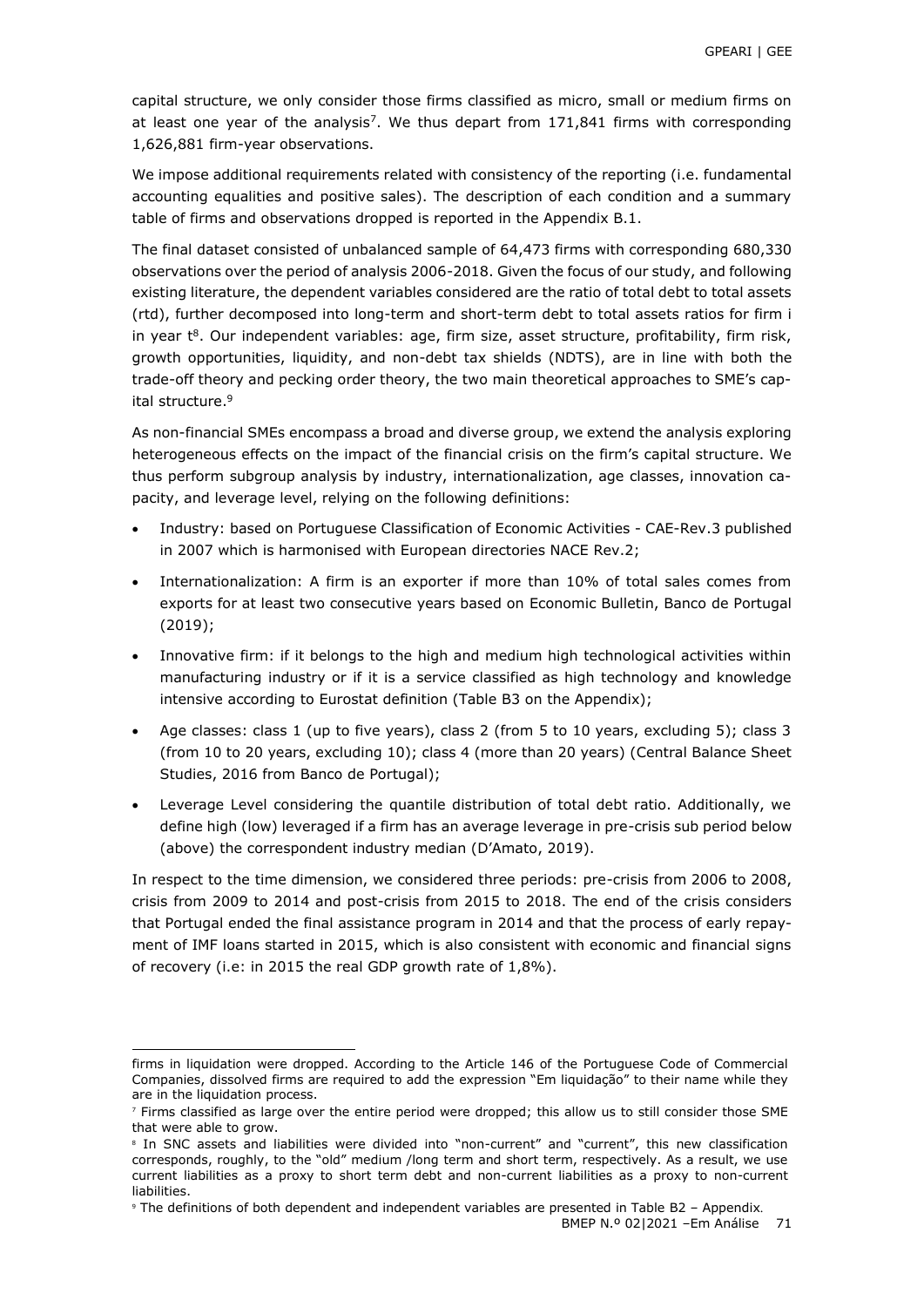## **3.4. Descriptive Statistics**

The 12 years under analysis covers a period of huge economic turmoil and structural adjustments in the Portuguese economy. The density distribution of total debt ratio for different combinations of periods depicted in Figure 1, corroborates this claim. As we can see, the debt ratio in the period of pre-crisis, presents a higher density at the extreme right values, and gradually moves through the left across the remaining periods. Table B4 in the Appendix confirms that all variations on the average debt ratios across periods are statistically significant at 1% level.





However, the Portuguese SMEs is a broad group with differences across several dimensions. In fact, Table B5 in the Appendix, shows how the firms with a higher total leverage ratio are characterized by being the younger, less profitable, and with higher growth opportunities. Also, both short and long term debt ratios present a large dispersion, with short-term debt being the main component across all distribution.

Besides being the higher indebted, young firms also present a contrasting path across periods. Figure 2 displays, how firms on different age classes, behaved on capital structure decisions across periods. We see that that during the crisis there is a significant substitution effect of short-term debt by long-term debt, for all age classes, with a higher percentage variation among younger firms. The total debt ratio decreases across all periods and age classes but is higher after the crisis and is lower for younger firms.



**Figure 2 –** Percentage Variation on Average Debt Ratios Across Periods and Age Classes *Panel A:* Total Debt Variation

*Panel B:* Short and Long-Term Debt Variations

Notes: Figure 2 displays the average percentage variation on debt ratios across periods and age classes. Panel A presents the average debt variation for total debt and Panel B displays the average debt variation for short-term debt and long-term debt.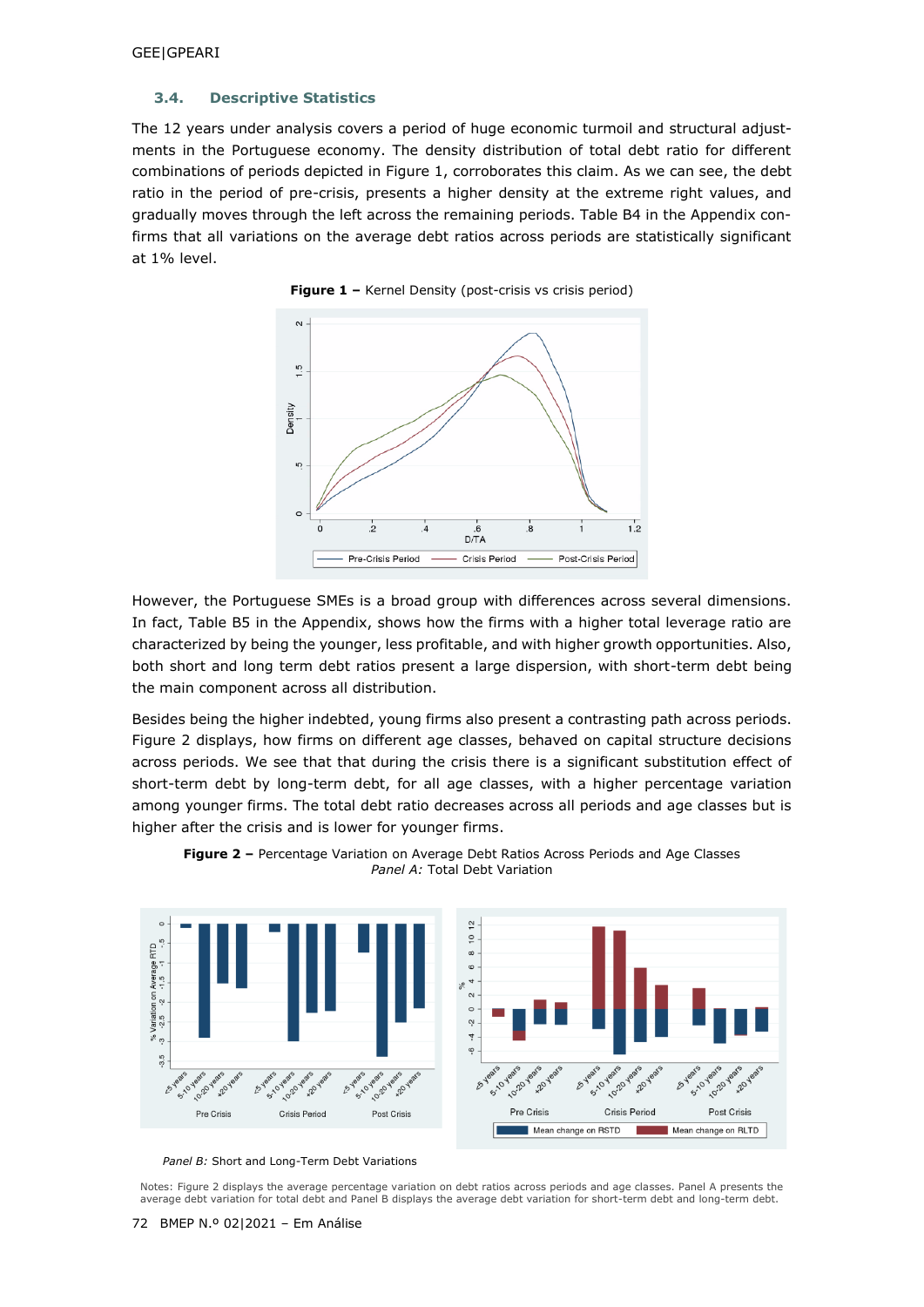Beyond age, inter-industry heterogeneity may affect capital structure decisions (Michaelas et al., 1999; Degryse et al., 2010). Table 2 reveals that manufacturing industry, wholesale and retail trade, and construction, are the most representative sectors, with approximately 78%, and all have an average ratio of total and short-term debt that is above and statistically significant different from the national average.

| Economic Sector               | N <sup>o</sup> of firms | $\frac{0}{0}$ | RTD(%    | <b>RSTD</b><br>(%` | RLTD (%) |
|-------------------------------|-------------------------|---------------|----------|--------------------|----------|
| Manufacturing Industry        | 15,702                  | 24.35         | 59.97*   | $44.01*$           | $16.20*$ |
| Construction                  | 8,332                   | 12.92         | $63.85*$ | $47.64*$           | $13.56*$ |
| Wholesale and Retail<br>Trade | 25,955                  | 40.26         | $59.72*$ | $46.16*$           | $15.57*$ |
| All-Sectors                   | 64,473                  |               | 59.54    | 44.05              | 15.48    |

| <b>Table 2</b> - Firm distribution and mean of total debt ratio by economic sectors |
|-------------------------------------------------------------------------------------|
|-------------------------------------------------------------------------------------|

Notes: Table 3 presents the firms' distribution and mean of total debt ratio for the three sectors with a higher proportion of SMEs in the Portuguese economy. Based on authors computations based on IES database. The \* represents the statistically significant difference at 1% level on the means of debt ratios of industry relative to national average.

We decide to explore the effect of internationalization in capital structure decisions, since the dynamics on the export sector were an important factor on the economic recovery process of Portugal (IMF, 2018). In our sample, the percentage of export firms, increased from 10,08% in 2007 to 14,47% in 2018 (Table B6, Appendix). Considering the total debt density distribution, Figure 3, we verify that exporters have a higher density of total debt ratio from approximately 40% up to 90%, while at both extremes are the non-exporter firms.

**Figure 3 –** Kernel Density (exporters vs non-exporters)



Contrarily, firms from high and medium-high technological activities within manufacturing industry, have a higher density at lower debt ratio (Figure B1, Appendix). In line with this result are the fact that these activities present a higher equity ratio (41% and 45%, respectively), with foreign direct investment representing 51% and 26% of total equity, respectively (Banco de Portugal, 2016). Additionally, we confirm that the differences on the average debt ratios for exporters, high technological services, and industries relative to their counterparts are statistically significant (Appendix - Table B7 and B8).

#### **3.5. Model and Methodology**

The methodology follows previous studies (i.e.: Migliori et al., 2018; D'Amato, 2019; Yazdanfar et al., 2019).

(1) 
$$
Leverage_{it} = \alpha + \beta x_{it} + \gamma C_t + \tau PC_t + \varepsilon_{it}
$$

The dependent variable Leverage<sub>it</sub> is represented by the ratio's D/TA, decomposed in the two ratios LTD/TA and STD/TA of firm i in year t. On the right-hand side of the equation  $x_{it}$  repre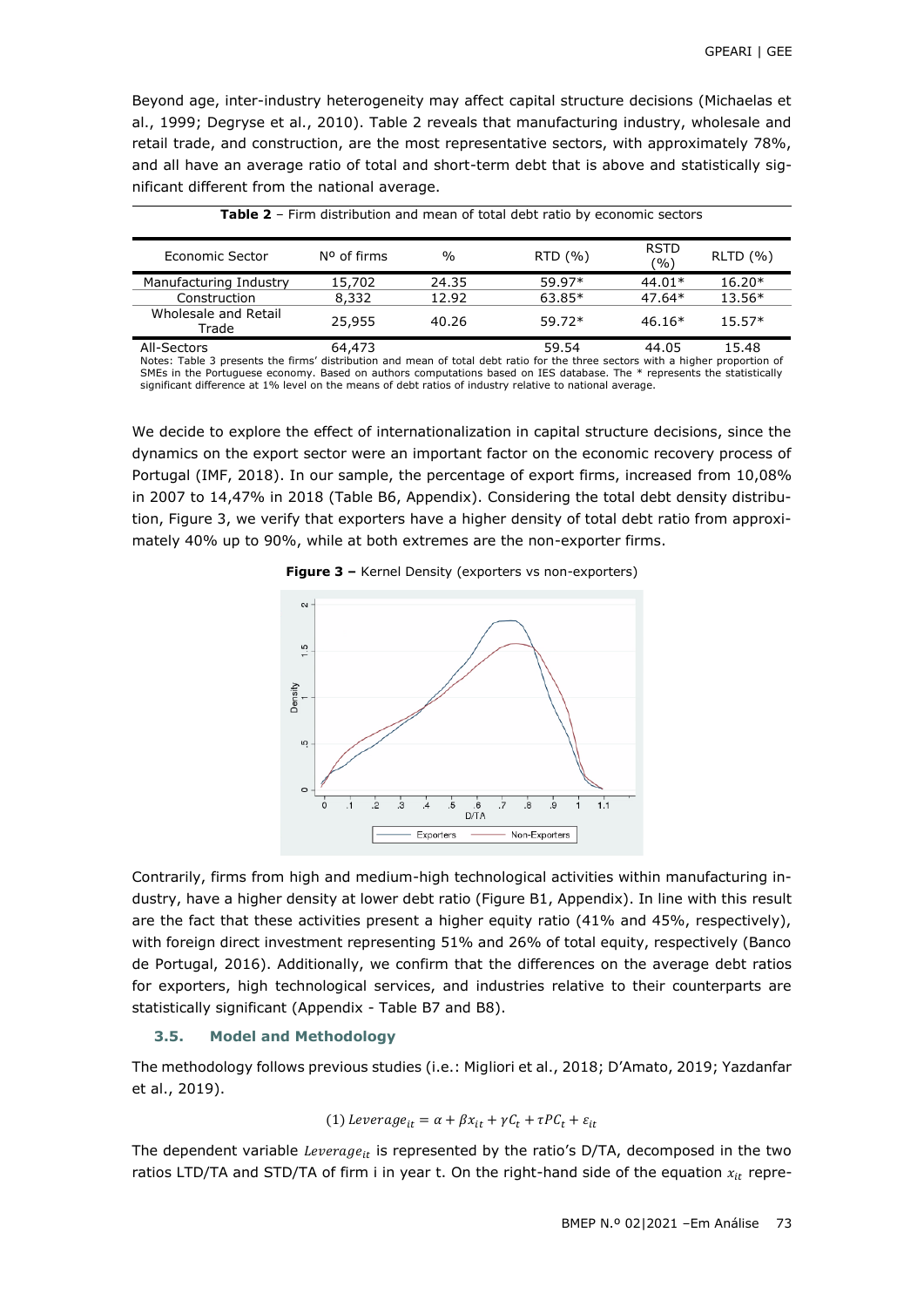sents a matrix of explanatory variables that characterise firm i in year t (i.e.: age, size, profitability, liquidity) and  $\beta$  represents the vector of variable coefficients. To account for the impact of different macroeconomic conditions, two different models are estimated, one considering the two dummies variables  $c_t$  and  $PC_t$ , representing the crisis period and the post crisis period, respectively: and the other considering year fixed effects. Finally,  $\varepsilon_{it}$  represents the error term, composed by an unobservable individual-specific effect that is time-invariant.

In this paper we will also evaluate the change in capital structure determinants during the different economic states by estimating the model for each sub period separately. From this analysis, we can explore changes on capital structure determinants across different macroeconomic states.

The selection of proxies to employ as explanatory variables follow the existent literature. We consider different definitions for each capital structure determinant, namely: firm risk measured through the interest coverage ratio or profitability deviation; growth opportunities, assessed by the annual growth in assets or in sales; and firm size, proxied by the logarithm of sales, assets, or the number of employees. The combinations of different variables definitions ended up leading to similar conclusions in terms of the sign of coefficients but with significant variations in terms of statistical significance of each coefficient. We select the group of variables more fitted to the Portuguese reality and with a largest individual statistical significance on the different estimations.

In addition to the above analysis, this paper contributes to the literature by exploring asymmetric effects of the financial crisis on capital structure decisions, considering sector, export status, innovation classification, age class and leverage level.

The regressions are estimated using a fixed effect model supported by the F-test and Hausman test, that reject the pooled OLS and the random-effects model against fixed effect panel model, and with robust standard errors as the White Test indicates the presence of heteroscedasticity. The VIF test also suggests that there is no multicollinearity problem as figures were below 10. In all models, most of the coefficients are statistically significant at 1% level.<sup>10</sup>

## **4. Empirical Results**

## **4.3. The determinants of capital structure and debt maturity: General Approach**

The results of the General Approach are reported in Table C1 - Appendix. Regarding total and short-term debt regressions, both the dummies for the "on crisis" and "post crisis" periods are negative and statistically significant (in opposition to the results of Proença et al., (2014)). As expected from the analysis on the descriptive statistics, firms reduced their leverage levels in both periods, with more intensity after the crisis. The regressions with year fixed effects also reveals that, although at a lower scale, the negative trend started even before the crisis and constantly increases over time.

In respect to long term debt ratio regression, there is evidence of a positive relation with both crisis dummy variables, indicating that in these periods long term debt represented more in terms of total assets. Contrarily to Italian and Swedish evidence, on which all debt maturities are negatively impacted by the financial crisis (D'Amato, 2019; Yazdanfar et al., 2019).

-

 $10$  In unreported regressions, we alternatively consider only the firms that did not left the market during the period under analysis, corresponding to less 11,232 firms comparing with the previous regression. We confirm that our results remain the same to those reported. To mitigate potential endogeneity issues derived from simultaneity bias, we ran regressions where each independent variable is lagged one period. (D'Amato, 2019 and Degryse et al., 2010). The relations obtained remain consistent with those reported (Appendix -Table E1).

<sup>74</sup> BMEP N.º 02|2021 – Em Análise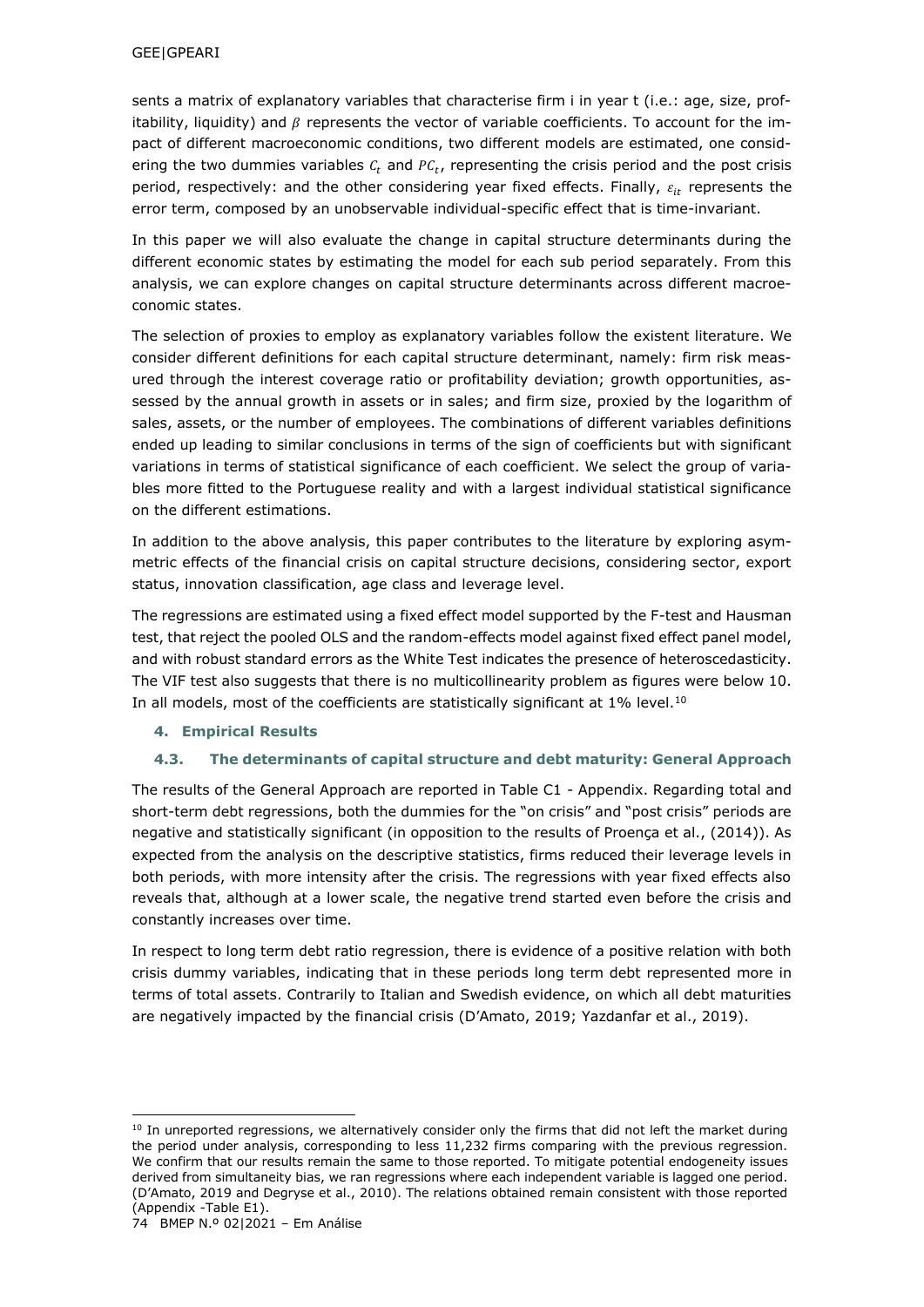The signs of coefficients for firms' regressors are explained by both the pecking order theory (age, profitability, and growth opportunities) and the trade-off theory (firm size and asset tangibility).

The negative sign of firm age on TD and STD regressions, indicates that older firms run on a lower indebtedness position. In the literature, this result is justified by mature firms having more retained' funds on which they can rely as an alternative to debt. The exception is longterm debt ratio, which as a positive relation with age. Considering that older firms will have more track records and opportunities to stablish their market position, they end up reducing asymmetric information problems and reach better external finance conditions. We will further explore the non-linear relation of leverage ratios over the life cycle of firms.

The positive relation of size measured by the logarithm of assets across regressions, can be interpreted as larger firms having more financing needs, and/or firms of lower dimension presenting more difficulties in the access to finance. Consistent with POT, Table 6 reports a positive relation between asset tangibility and total debt ratio, meaning that firms with more proportion of tangible assets, rely more on debt. The sign turns negative for short term debt, implying that the relation on total debt ratio derives entirely from the positive effect on longterm debt. In general, short-term debt does not require a collateral and those firms with higher proportion of tangible assets, make use of it to overcome potential credit access barriers on debt of longer maturity.

The negative relation between profitability, across all regressions, indicates that firms with more profits operate in a less in debt position, which seem to confirm the preference for internal funds. Firm's risk coefficients are also negative across all regressions, with a non-significant coefficient for short-term debt regression. The difficulties in access to finance for riskier firms act with more intensity on long-term debt, once this debt maturity is more demanding in terms of access requirements.

As predicted by the POT, growth opportunity, captured through annual sales growth, has a positive sign in all regressions. The explanation behind this result may be the fact that firms with higher growth, find it harder to generate enough internal resources to finance their investments and end up resorting on debt.

Firms with a higher liquidity, meaning higher current assets relatively to current liabilities, have, on average, lower levels of total debt, particularly short-term leverage, while simultaneously present a higher ratio of long-term debt. This relationship between liquidity and the different debt maturities was also found in other studies for Portuguese and Italian firms, with a similar interpretation that firm managers use liquid assets has a guarantee to access longterm finance (Laureano et al., 2012; Proença et al., 2014; D'Amato, 2019). Overall, the liquidity and growth opportunity present coefficients of low magnitude.

Lastly, non-debt tax shields, shows a significant positive effect on total debt that derives entirely from short-term debt, and goes against the theoretical predictions in TOT. A firm with a higher NDTS, expects a lower tax rate, that enables an easier access to higher leverage. The results seem to suggest that NDTS is an important factor, particularly for those firms with more difficulties in accessing external debt, as those are the ones that tend to rely more on short term debt.

## **4.4. General Approach under different macroeconomic states**

In this chapter, we analyse how capital structure determinants change across the three different moments in time: before, during and after the crisis. The regressions were estimated by fixed effects panel model with robust standard errors, based on the results of the specific tests for each regression. According to the results reported in Table C2 and C3 - Appendix, there is some inter-period variation on the relation of firm characteristics and leverage ratios.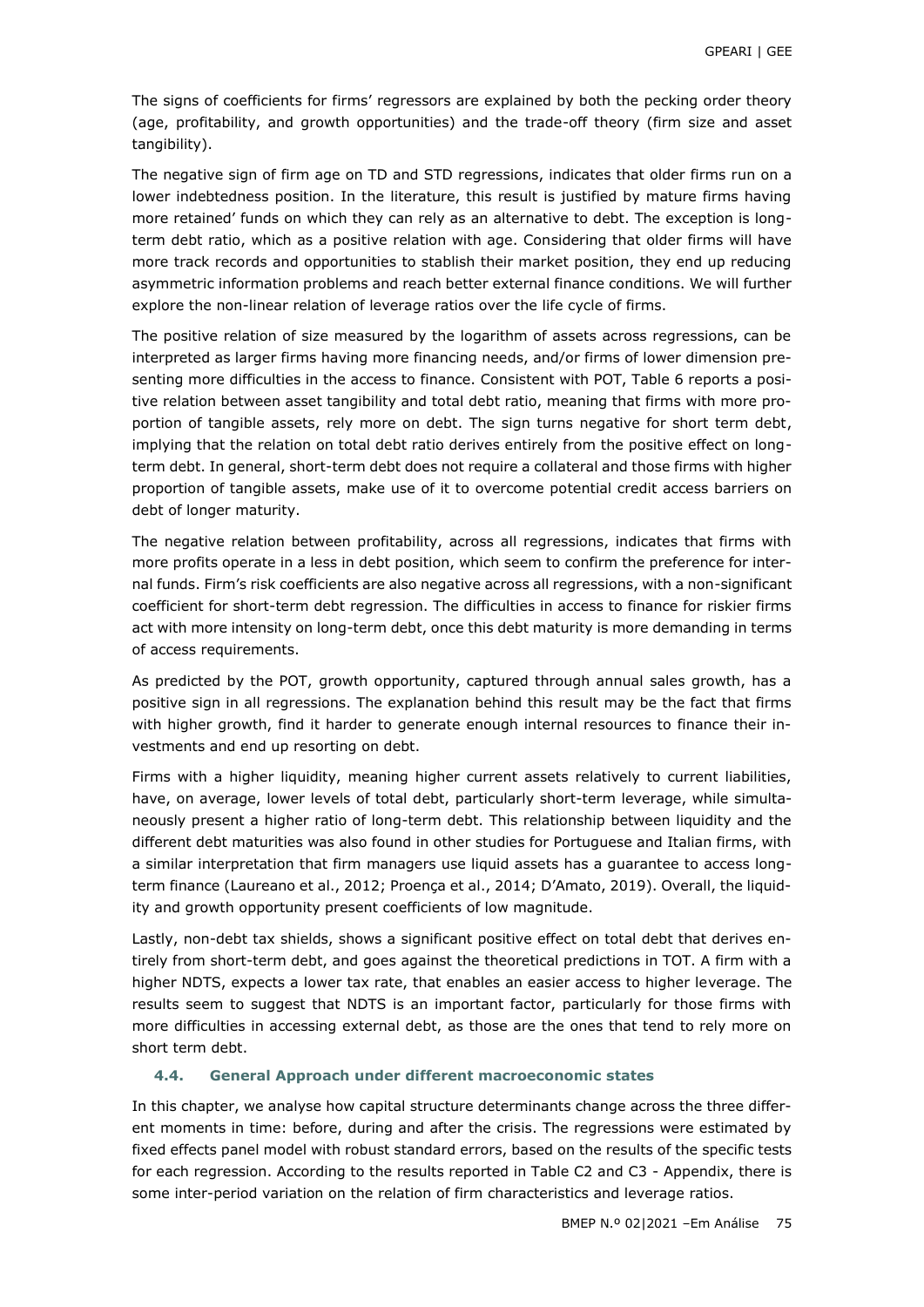Highlighting the differences towards the general approach, we find that age only have a positive impact on long-term debt on the crisis period, suggesting that for older firms these was an alternative to potential reductions on internal funds, coming from low levels of profitability and sales. In agreement to this prediction, we see the alternation of signals in the coefficients on growth opportunities, with a negative signal before and after the recession, which does not happen on STD with growth opportunities always leading to liquidity funding needs. Moreover, in opposition, to the negative signal on the general approach for long-term regressions, NDTS, presents (only) a statistically significant and positive result on the post crisis period. So, the savings on taxes derived from shield effect of higher depreciation expenses, ended up, creating an incentive to generate more short and long-term debt only in the economic recovery period.

Overall, the signals on capital structure determinants only differ on the crisis period, which confirms that firms react on negative macroeconomic scenarios. In respect to the short-term debt regressions, the relations of capital structure determinants remain constant, with an exception, not statistically significant on NDTS. We also see a constant increase on the positive impact of asset tangibility on long-term debt ratio, pointing that collateral became more valuable to overcome credit access barriers and access debt of longer maturity.

## **5. The asymmetric effects of Financial Crisis**

In the present section, we explore to what extent there are heterogeneous effects on capital structure decisions of Portuguese SMEs under the different macroeconomic scenarios.

## **5.1. Industry Effects**

We start our analysis by introducing industry fixed effects to capture how industry-specific factors affect capital structure. The lack of statistical significance in most industry dummies seem to suggest that there are no inter-industry differences in capital structure of Portuguese SMEs. However, we further explore the industry effects, by considering the interaction between industry-specific characteristics with the different macroeconomic scenarios, and the previous conclusion remains.

We perform an additional analysis considering the three most representative industries mentioned in the descriptive statistics (Table D1 in the Appendix). The construction sector is one of those with the highest indebtedness levels and we highlight how the ratio of fixed assets in this industry, has a negative contribution to the ratio of total debt, conversely to the results obtained in the general approach. This divergence derives from the higher weight of shortterm debt on total debt and the larger negative relation with this debt maturity. Even without statistically significance, its worth's to mention the negative values of both periods dummies coefficients on long-term debt, which indicates an alternative effect of financial crisis on construction firms, this may be related with more difficulties to access long-term finance. In line with this result is the fact that the construction industry presents the larger negative firm risk coefficient of the three industries and higher than the general approach results. Moreover, in the manufacturing industry, the ratio of fixed assets has a positive and significant effect on short-term debt, pointing out that, those firms with potential financial access problems ended up using their fixed assets as a guarantee on access to debt of this maturity.

Overall, the sectoral analysis, allow us to conclude that the capital structure decisions described in section 4 also apply for the most representative sectors of the economy and it is not significantly affected by inter-industry differences.

## **5.2. Internationalization and Innovation**

In the present section, by introducing interaction terms, we explore how the internationalization and innovation affected the capital structure over different macroeconomic scenarios. In respect to innovation, since it was not possible to access information about R&D expenses or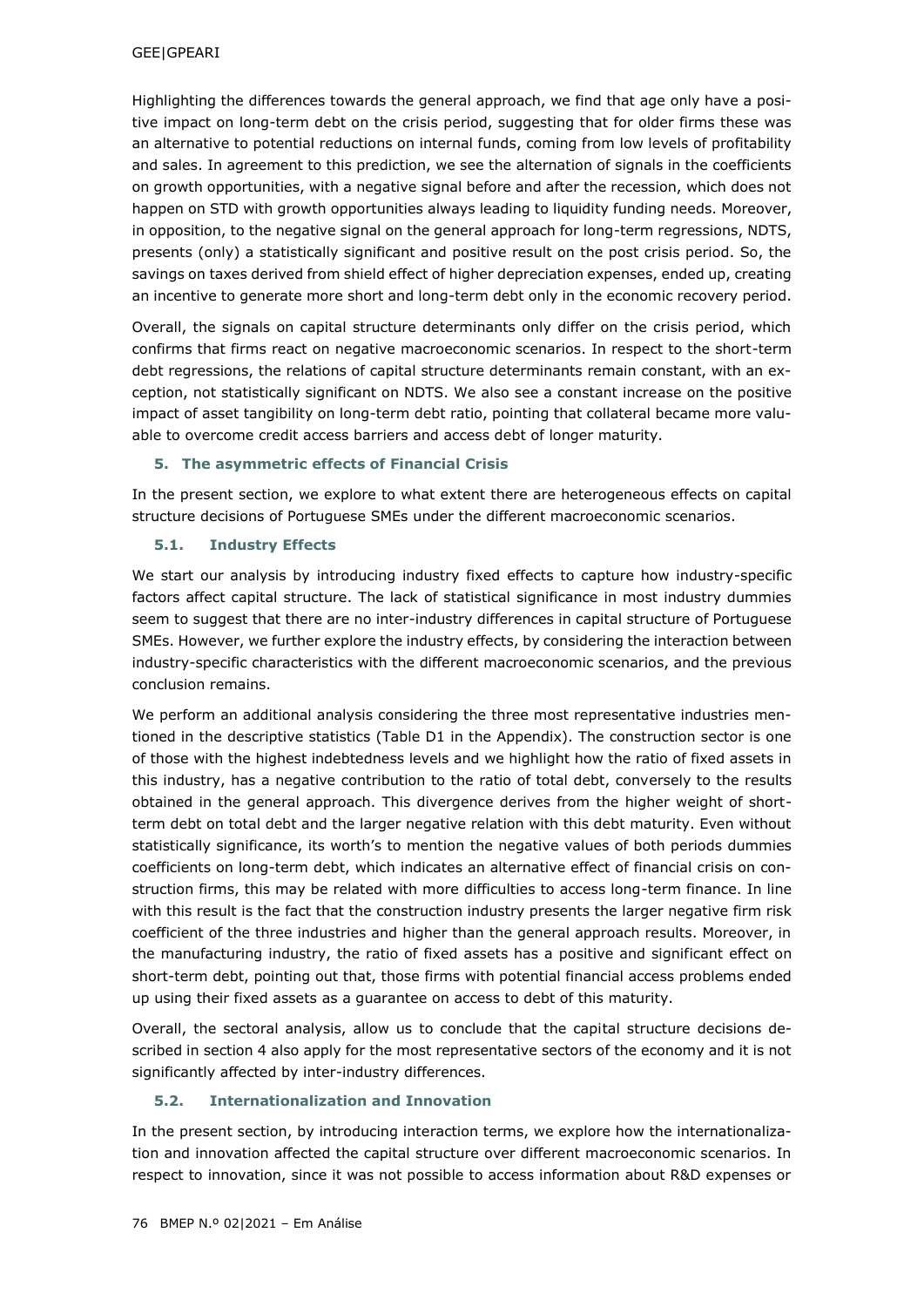innovative products, we proxied innovation based on Eurostat aggregation of technological intensity for the manufacturing industry and services.

The empirical results, Appendix Table D2 and D3, confirmed that international and high technological industries follow a slightly different paths in respect to their capital structure decisions compared with their counterparts. Contrarily, looking into the services classified as high technological and knowledge intensive, the lack of statistical significance indicates that innovation does not play a role on capital structure decisions for this group of firms.

Concerning internationalization, we see that the export status only negatively impacted shortterm debt ratio, during the crisis, rather than in both periods. Indeed, Table 2, shows how after the financial crisis, export firms partially replace long-term debt by short-term debt, indicating that these group of firms follow different capital structure decisions. We further explore if this relation is derived from the relation between export entry costs and short-term debt (Maes et al., 2019), but we find no evidence. The general reduction on total debt ratio is in line with Greenaway and Kneller (2007) results that export firms exhibit better financial health than non-exporting firms.

Similarly, a further analysis on the effects of technological intensity within manufacturing industry reveals that high technological firms follow the opposite path on debt maturity choices, resorting more on short-term debt in both periods. Thus, these effects indicate that export and innovative firms during the different macroeconomic conditions differ on their capital structure decisions relative to their counterparts.

|                                                                             | тn           | <b>STD</b>   | <b>LTD</b>   |
|-----------------------------------------------------------------------------|--------------|--------------|--------------|
| $\beta_{\text{export}} + \beta_{\text{crisis*export}}$                      | $-0.0036***$ | $-0.0038***$ | 0.00019      |
| $\beta_{\text{export}} + \beta_{\text{postcris} \text{is} * \text{export}}$ | $-0.0088***$ | $0.0043**$   | $-0.0132***$ |

**Table 2 –** Linear Combination of Interaction Terms – Internationalization

Notes: The table shows the impact of internationalization in each period for the different debt maturities. Symbols \*, \*\*, and \*\*\* denote significance at 10%, 5%, and at 1% respectively.

| <b>Table 3 - Linear Combination of Interaction Terms - Innovation</b> |  |
|-----------------------------------------------------------------------|--|
|-----------------------------------------------------------------------|--|

|                                           | тn      | <b>STD</b> | LTD.         |
|-------------------------------------------|---------|------------|--------------|
| $\beta_{innov} + \beta_{crisis*innov}$    | 0.0009  | $0.0190**$ | $-0.0181**$  |
| $\beta_{innov}+\beta_{+postcrisis*innov}$ | -0.0050 | $0.0110**$ | $-0.0270***$ |

Notes: The table shows the impact of internationalization in each period for the different debt maturities. Symbols \*, \*\*, and \*\*\* denote significance at 10%, 5%, and at 1% respectively.

### **5.3. Age Classes**

From the differences descripted in our summary statistics and considering that firm age is an important assessment factor on credit access, we decide to explore how different were the capital structure decisions across a firm life cycle.

Thus, to capture its impact on different macroeconomic scenarios, we add to our general approach, the age class variable, and its interaction with dummies periods (Table D4 in the Appendix). Our findings and linear combination of interaction terms, Table 4, show us that most of the relations of age classes across periods are statistically significant at 1% level.

BMEP N.º 02|2021 –Em Análise 77 From our results, we see that young firms are the ones that diverge from the remaining age classes, since the gap of total debt increases over the all period, with more intensity during the crisis. In fact, those firms with less than five years have a positive impact on debt of both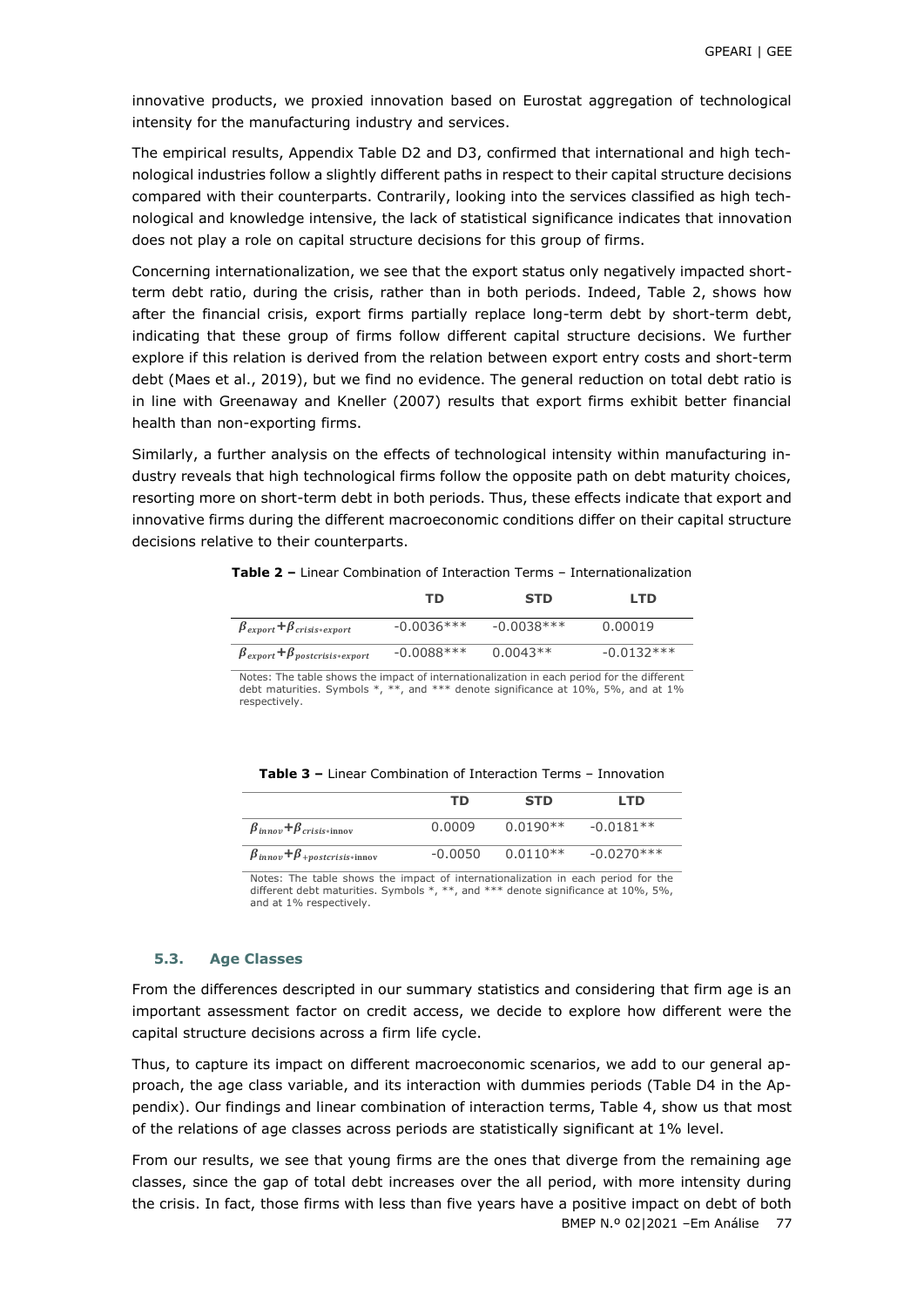maturities during the crisis. While in a post-crisis period, the impact in short-term ratio is smaller and turns negative (despite not being statistically significant) for debt of longer maturity.

The positive effect of firms with less than 5 years on debt ratios, demonstrate how young firms are more debt dependent and present additional difficulties to adapt their capital structure under adverse macroeconomic conditions in comparison to older ones. The remaining age classes follow the paths unveiled on general approach analysis reducing the gap across all period, particularly during the crisis and through reductions on debt of lower maturity.

|                                               | TD           | <b>STD</b>   | <b>LTD</b>  |
|-----------------------------------------------|--------------|--------------|-------------|
| $\beta_{<5y}+\beta_{crisis*<5y}$              | $0.0244***$  | $0.0211***$  | $0.0033**$  |
| $\beta_{<5y}+\beta_{postcrisis<5y}$           | $0.0199***$  | $0.0201***$  | $-0.0002$   |
| $\beta_{10y-20y} + \beta_{crisis*10y-20y}$    | $-0.0206***$ | $-0.0234***$ | $0.0027**$  |
| $\beta_{10y-20y} + \beta_{postcrisis*10-20y}$ | $-0.0410***$ | $-0.0496***$ | $0.0085***$ |
| $\beta_{+20y} + \beta_{crisis*+20y}$          | $-0.0360***$ | $-0.0384***$ | 0.00241     |
| $\beta$ +20 y + $\beta$ postcrisis*+20 y      | $-0.0473***$ | $-0.0637***$ | $0.0163***$ |

**Table 4 –** Linear Combination of Interaction Terms – Age Classes

Notes: The table shows the impact of age classes in each period for the different debt maturities. Symbols  $*$ ,  $**$ , and  $***$  denote significance at 10%, 5%, and at 1% respectively.

### **5.4. High and Low Leveraged Firms: Quantile Approach**

We dedicate the last section to assess the evolution of the capital structure determinants across the different quantiles of the leverage ratios distribution. The findings indicate that while the signs of coefficients remain constant, the magnitudes do not (Appendix Table D5 to D7). In general, the determinants with a positive relation decrease in magnitude from lower to higher leverage firms, while the negative ones follow the opposite path. Additionally, we see that the magnitude of both period dummies decreased across the quantile distribution. Further analysis reveals that, in both periods, the firms at 90<sup>th</sup> quantile, reduced less their short-term debt and increase less their long-term debt, relative to the ones at  $50<sup>th</sup>$  and  $75<sup>th</sup>$  quantile, but the opposite to the firms at the first quantile, the conclusion remains the same if we do not consider the younger firms. This result allows us to conclude, that even with more pressure, higher leverage firms, are more debt dependent and have higher difficulties to reduce their leverage.

Nonetheless, in an analysis distinguishing between high and low leverage firms, based on the mean leverage by industry before the crisis, we conclude that high leveraged firms have higher reductions in total and short-term ratios and a lower increase in long-term leverage (Appendix – Table D8). These results seem to point out, that intra-industry effects are relevant, as high leverage firms were under more pressure to control their debt ratios relative to low leverage firms in the same industry.

### **6. Final Remarks**

This paper investigates the capital structure determinants and the effects of financial crisis on capital structure decisions of Portuguese SMEs, further exploring heterogeneous effects.

By making use of firm-level data from 2006 to 2018, we determine that SMEs reduced total leverage ratio during and after the financial crisis, but with more intensity in a post-crisis period. By further exploring the debt maturity component, we conclude that short-term debt decreased, being only partially replaced by long-term debt. We also provide evidence that pecking order theory better explains capital structure decisions, as older and riskier firms rely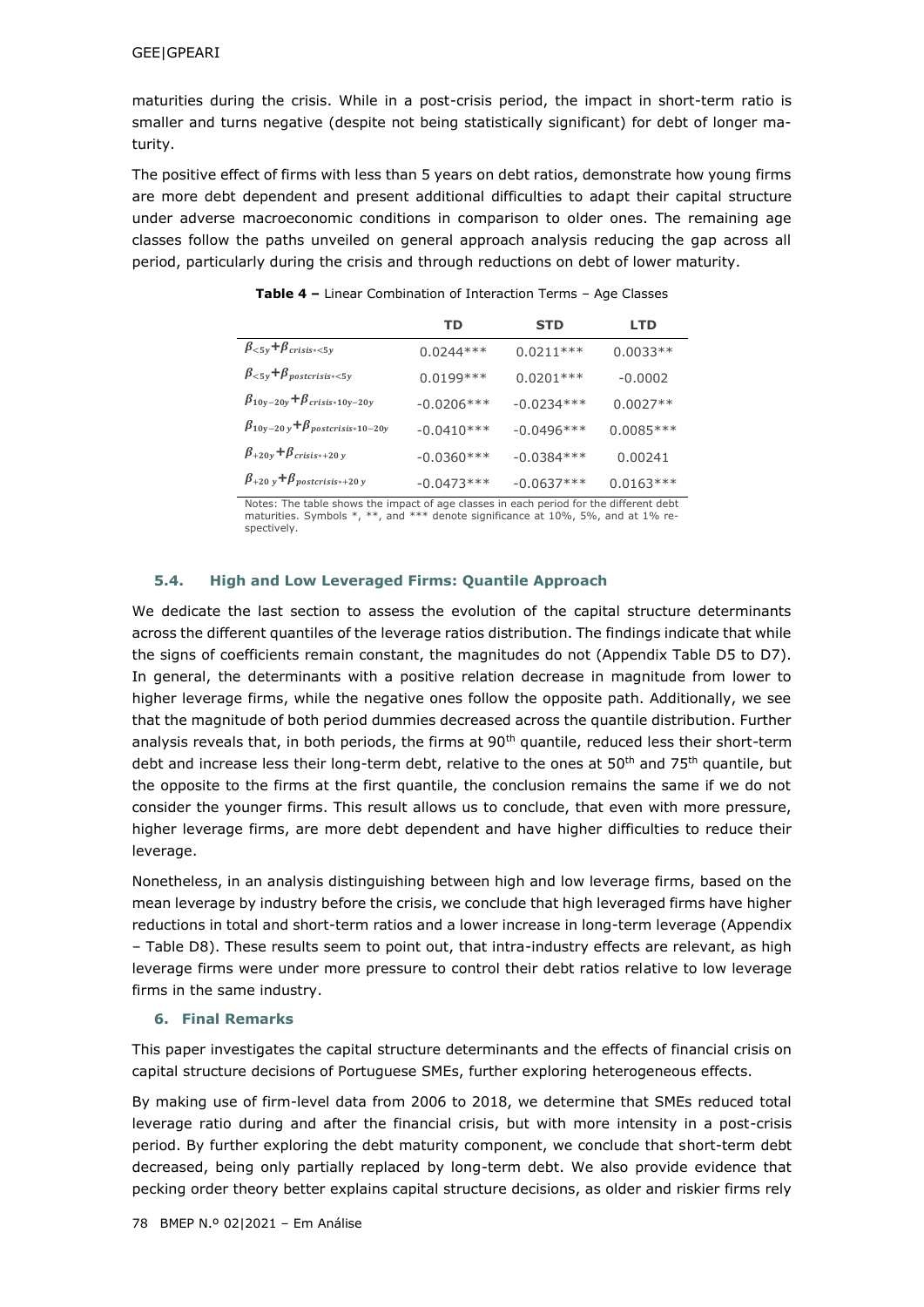less on debt, profitable firms prefer internal funds to external funds and firms with high growth opportunities tend to have more debt needs. Our results also indicate that some capital structure determinants are responsive to the adverse macroeconomic conditions, with some determinants changing their relations with debt on the crisis period. For instance, older firms with more growth opportunities do not generate enough internal funds and end up relying more on long term debt while for the remaining periods we verify the opposite.

We also contribute to the literature by exploring the impacts of firm heterogeneity and macroeconomic conditions on capital structure decisions of Portuguese SMEs.

Our findings reveal that younger firms are the ones with higher debt ratio and with less significant reductions, mainly explained by large increases on long-term debt during the financial crisis. We show that only the firms with less than five years increase the gap of total debt in both periods, which illustrates how these firms have more difficulties to adapt their capital structure decisions and reveal more barriers on access to external financing.

The export and innovative status are also factors that influence capital structure decisions. In respect to high technological firms within the manufacturing industry, the short-term debt is the component that increases during the period under analysis, contrarily to the verified on the general approach. For international firms, the substitution effect of short-term by longterm debt, just takes place on the post crisis once the opposite happens during the adverse macroeconomic scenario. These effects indicate that export and innovative firms during the different macroeconomic conditions differ on their capital structure decisions relative to their counterparts.

In a final analysis, we show that firms with a leverage ratio above the industry mean before the crisis have higher reductions in total and short-term ratios and a lower increase in longterm leverage. This result reveals a within sector effect, completing our result of no interindustry effect and disputing our conclusion of lower reduction for higher indebted firms from our quantile analysis.

Overall, we confirm that Portuguese SMEs adapt their capital structure decisions considering the economic-cycle, and we show how different groups behaved on these adjustment process. These results are relevant for financial institutions and policy makers as from our analysis, we demonstrate that credit conditions and potential policies to support financing of SMEs during an adverse macroeconomic scenario need to account for the different needs and heterogeneous patterns of adjustment.

Nevertheless, our study presents some limitations, namely some of the proxies employed may raise discussion and we do not consider the diversification of finance sources within each debt maturity. Future Research should extend this analysis for other countries and explore countryspecific factors and consider the impacts by alternative funding sources.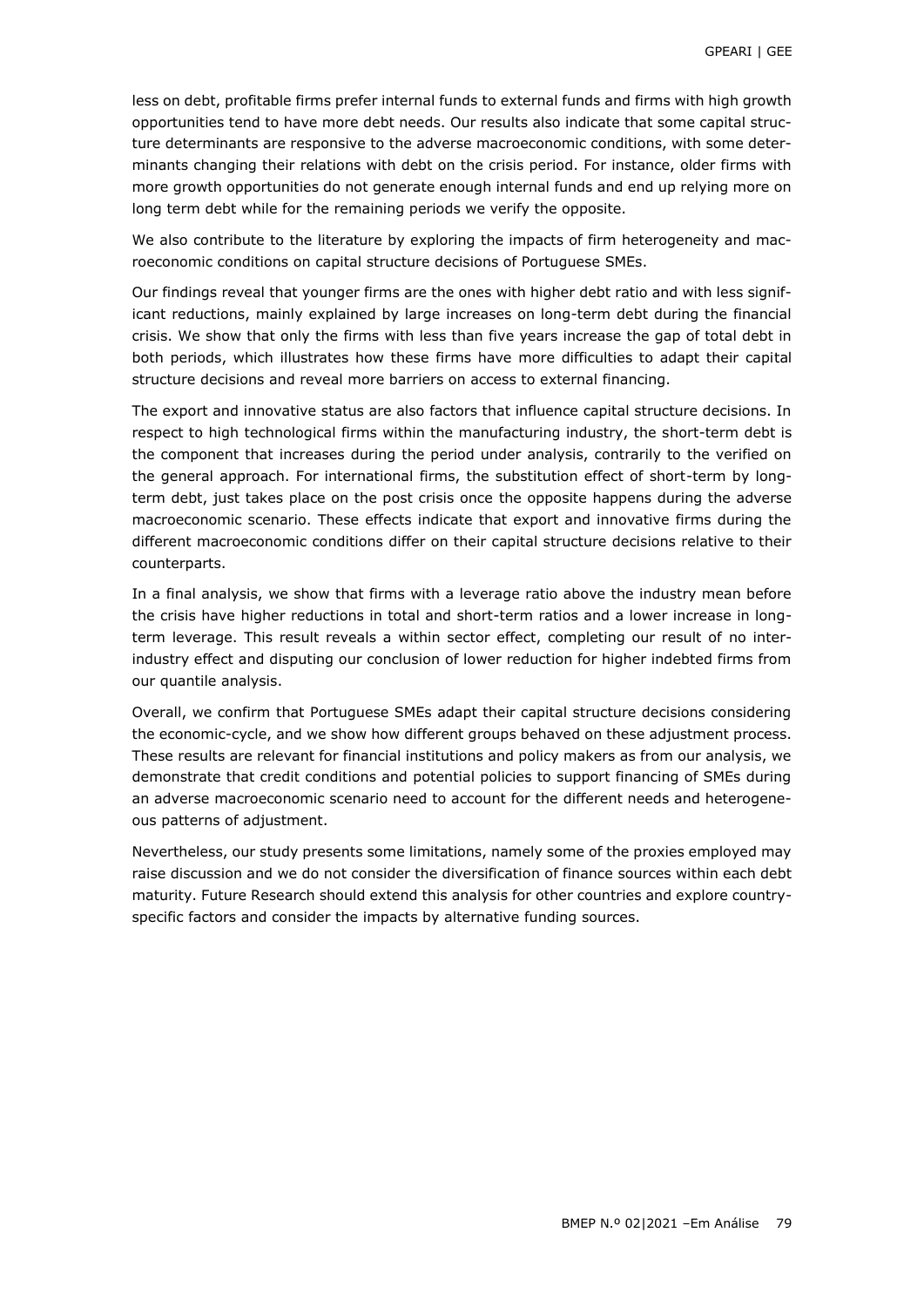## **References**

Abor, Joshua, and Nicholas Biekpe. 2009. "How Do We Explain the Capital Structure of SMEs in Sub-Saharan Africa? Evidence from Ghana." Journal of Economic Studies 36 (1): 83–97.

Albaity, Mohamed Shikh, and Arison Ho Sel Chuan. 2013. "Internationalization and Capital Structure: Evidence from Malaysian Manufacturing Firms." Asian Journal of Finance & Accounting 5 (2): 329.

Balios, D., N. Daskalakis, N. Eriotis, and D. Vasiliou. 2016. "SMEs Capital Structure Determinants during Severe Economic Crisis: The Case of Greece." Cogent Economics and Finance 4 (1): 1–11.

Banco, de Portugal. 2016. "Sectoral Analysis of Non-Financial Corporations in Portugal 2011- 2016." Central Balance Sheet Studies. Vol. 26.

Banco, de Portugal 2019. 2018. "Economic Bulletin - The Portuguese Economy in 2018." ECB Economic Bulletin.

Beck, Thorsten, and Asli Demirguc-Kunt. 2006. "Small and Medium-Size Enterprises: Access to Finance as a Growth Constraint." Journal of Banking and Finance 30 (11): 2931–43.

Beck, Thorsten, Asli Demirgüç-Kunt, and Vojislav Maksimovic. 2008. "Financing Patterns around the World: Are Small Firms Different?" Journal of Financial Economics 89 (3): 467–87.

Braguinsky, Serguey, Lee G. Branstetter, and Andre Regateiro. 2011. "The Incredible Shrinking Portuguese Firm." NBER Working Paper Series.

Casey, Eddie, and Conor M. O'Toole. 2014. "Bank Lending Constraints, Trade Credit and Alternative Financing during the Financial Crisis: Evidence from European SMEs." Journal of Corporate Finance 27: 173–93.

Chen, Chiung Jung, and Chwo Ming Joseph Yu. 2011. "FDI, Export, and Capital Structure." Management International Review 51 (3): 295–320.

D'Amato, Antonio. 2019. "Capital Structure, Debt Maturity, and Financial Crisis: Empirical Evidence from SMEs." Small Business Economics 55 (4): 919–41.

DeAngelo, Harry, and Ronald W. Masulis. 1980. "Optimal Capital Structure Under Corporate and Personal Taxation." Journal of Financial Economics 8: 3–29.

Degryse, Hans, Peter de Goeij, and Peter Kappert. 2012. "The Impact of Firm and Industry Characteristics on Small Firms' Capital Structure." Small Business Economics 38 (4): 431–47.

Demirgüç-Kunt, Asli, Maria Soledad Martinez Peria, and Thierry Tressel. 2019. "The Global Financial Crisis and the Capital Structure of Firms: Was the Impact More Severe among SMEs and Non-Listed Firms?" Journal of Corporate Finance 60 (September 2019): 101514.

Estudos da Central de Balanços. 2019. Análise Setorial Das Sociedades Não Financeiras Em Portugal 2018. Estudos Da Central de Balanços.

Félix, Sónia. 2018. "Borrowing Constraints and Firm Dynamics." Economic Bulletin and Financial Stability Report Articles and Banco de Portugal Economic Studies.

Greenaway, David, and Richard Kneller. 2007. "Firm Heterogeneity , Exporting and Foreign Direct Investment." The Economic Journal 117 (517): 134–61.

Hall, Graham C., Patrick J. Hutchinson, and Nicos Michaelas. 2004. "Determinants of the Capital Structures of European SMEs." Journal of Business Finance and Accounting 31 (5–6): 711– 28.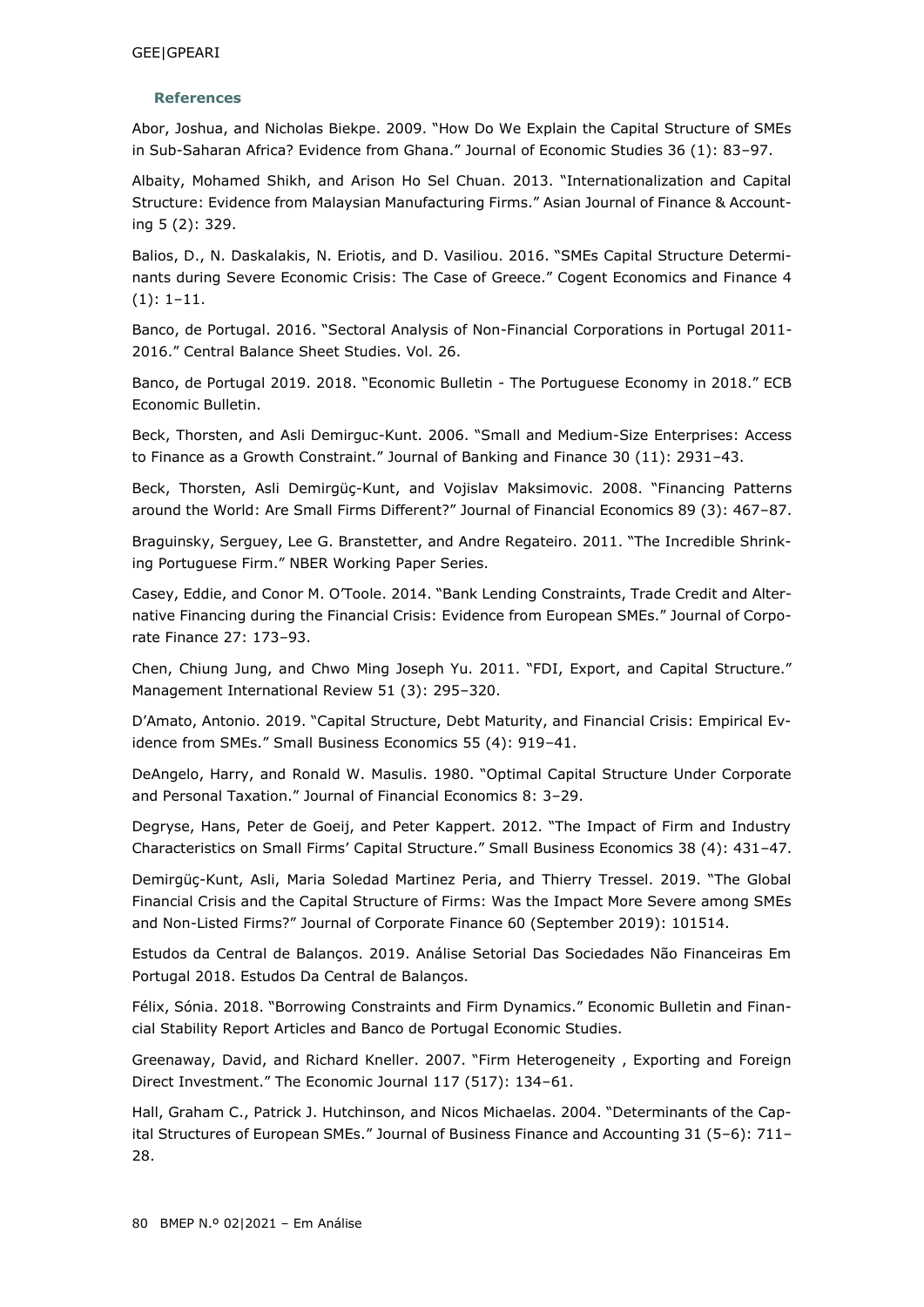Herwadkar, Snehal S. 2017. "Corporate Leverage in EMEs: Did the Global Financial Crisis Change the Determinants?" BIS Working Papers, no. 681.

Instituto Nacional de Estatística. 2020. Empresas Em Portugal 2018. Instituto Nacional de Estatística, I.P. Vol. 53.

International Monetary Fund. European Department. 2018. "Portugal: 2018 Article IV Consultation—Press Release; Staff Report; and Statement by the Executive Director for Portugal;" Country Report No. 18/273.

Jensen, Michael C., and William H. Meckling. 1976. "Theory of the Firm: Managerial Behavior Agency Costs and Ownership Structure." Journal of Financial Economics 3: 11–25.

Kane, Alex, Alan J Marcus, and Robert L Mcdonald. 1984. "How Big Is the Tax Advantage to Debt?" The Journal of Finance 39 (3): 841–53.

Kenourgios, Dimitris, Georgios A. Savvakis, and Theofanis Papageorgiou. 2019. "The Capital Structure Dynamics of European Listed SMEs." Journal of Small Business and Entrepreneurship 32 (6): 567–84.

Kumar, Satish, Sisira Colombage, and Purnima Rao. 2017. "Research on Capital Structure Determinants: A Review and Future Directions." International Journal of Managerial Finance 13 (2): 106–32.

Lawless, Martina, Brian O'Connell, and Conor O'Toole. 2015. "Financial Structure and Diversification of European Firms." Applied Economics 47 (23): 2379–98..

Leland, Hayne E, and David H Pyle. 1977. "Informational Asymmetries , Financial Structure , and Financial Intermediation" 32 (2): 371–87.

Lisboa, Inês. 2017. "Capital Strucutre of Exporter SMEs During The Financial Crisis: Evidence From Portugal." European Journal of Management Studies 22 (I): 25–49.

López-Gracia, José, and Francisco Sogorb-Mira. 2008. "Testing Trade-off and Pecking Order Theories Financing SMEs." Small Business Economics 31 (2): 117–36.

Maes, Elisabeth, Nico Dewaelheyns, Catherine Fuss, and Cynthia Van Hulle. 2019. "The Impact of Exporting on Financial Debt Choices of SMEs." Journal of Business Research 102 (August 2017): 56–73.

Matias, Fernanda, and Zélia Serrasqueiro. 2017. "Are There Reliable Determinant Factors of Capital Structure Decisions? Empirical Study of SMEs in Different Regions of Portugal." Research in International Business and Finance 40: 19–33.

Matos, Paulo, and Pedro Neves. 2020. "The Determinants of Total Factor Productivity in the Portuguese Quaternary Sector." Gabinete de Estratégia e Estudos Do Ministério Da Economia 0149.

Michaelas, Nicos, Francis Chittenden, and Panikkos Poutziouris. 1999. "Financial Policy and Capital Structure Choice in U.K. SMEs: Empirical Evidence from Company Panel Data." Small Business Economics 12 (2): 113–30.

Migliori, Stefania, Fabrizio Maturo, and Francesco Paolone. 2018. "Capital Structure Determinants in Family Firms: An Empirical Analysis in Context of Crisis." International Business Research 11 (4): 65.

Modigliani, Franco, and Merton H. Miller. 1963. "Corporate Income Taxes and the Cost of Capital : A Correction." The American Economic Review 53 (3): 433–43.

Modigliani, Franco, and Merton H Miller. 1958. "The Cost of Capital, Corporation Finance and the Theory of Investment" 48 (3): 261–97.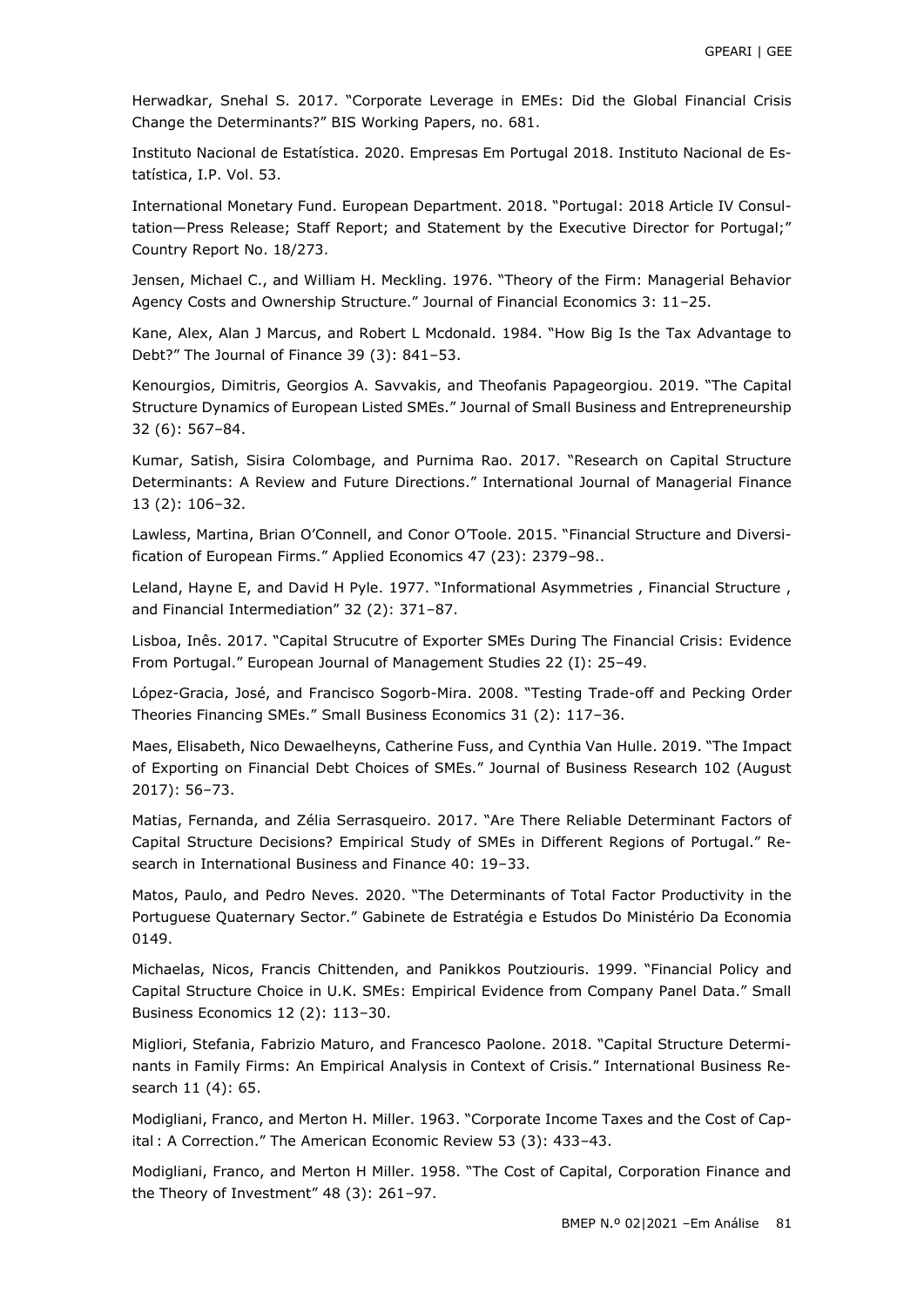#### GEE|GPEARI

Muller, Patrice, Nicholas Robin, Jonathan Schroder, Hannah Braun, Lisa Sophie Becker, Johannes Farrenkopf, Sarah Caboz, et al. 2019. "Annual Report on European SMEs." European Union.

Musso, Patrick, and Stefano Schiavo. 2008. "The Impact of Financial Constraints on Firm Survival and Growth." Journal of Evolutionary Economics 18 (2): 135–49.

Myers, Stewart C. 1976. "Determinants of Corporate Borrowing." Journal of Financial Economics 5 (2): 147–75.

———. 1984. "Capital Structure Puzzle." NBER Working Paper Series 39 (9): 574–92.

Myers, Stewart C., and Nicholas S. Majluf. 1984. "Corporate Financing and Investment Decisions When Firms Have Information The Investors Do Not Have." NBER Working Paper Series 1396 (38): 3295–96.

OECD. 2017. "Enhancing the Contributions of SMEs in a Global and Digitalised Economy." Meeting of the OECD Council at Ministerial Level, no. 1: 7–8.

Pacheco, L., and F. Tavares. 2015. "Capital Structure Determinants of Portuguese Footwear Sector SMEs: Empirical Evidence Using a Panel Data." Tékhne 13 (2): 145–57.

Palacín-Sánchez, María José, Luis M. Ramírez-Herrera, and Filippo di Pietro. 2013. "Capital Structure of SMEs in Spanish Regions." Small Business Economics 41 (2):

Pinto, João M., and Cátia S. Silva. 2019. "Does Export Intensity Affect Corporate Leverage? Evidence from Portuguese SMEs." Finance Research Letters, no. March: 101418.

Proença, Pedro, Raul M.S. Laureano, and Luis M.S. Laureano. 2014. "Determinants of Capital Structure and the 2008 Financial Crisis: Evidence from Portuguese SMEs." Procedia - Social and Behavioral Sciences 150: 182–91.

Robichek, Alexander A., and Stewart C. Myers. 1966. "Problems in the Theory of Optimal Capital Structure." The Journal of Financial and Quantitative Analysis 1 (2): 1–35.

Ross, Stephen A. 1977. "The Determination of Financial Structure: The Incentive-Signalling Approach." The Bell Journal of Economics 8 (1): 23–40.

Serrasqueiro, Zélia, Nunes, and Paulo Maçãs. 2014. "Financing Behaviour of Portuguese SMEs in Hotel Industry." International Journal of Hospitality Management 43: 98–107.

Serrasqueiro, Zélia, and Paulo Maçãs Nunes. 2012. "Is Age a Determinant of SMEs' Financing Decisions? Empirical Evidence Using Panel Data Models." Entrepreneurship: Theory and Practice 36 (4): 627–54.

Sogorb-Mira, Francisco. 2005. "How SME Uniqueness Affects Capital Structure: Evidence from a 1994-1998 Spanish Data Panel." Small Business Economics 25 (5): 447–57.

Yazdanfar, Darush, Peter Öhman, and Saeid Homayoun. 2019. "Financial Crisis and SME Capital Structure: Swedish Empirical Evidence." Journal of Economic Studies 46 (4): 925–41.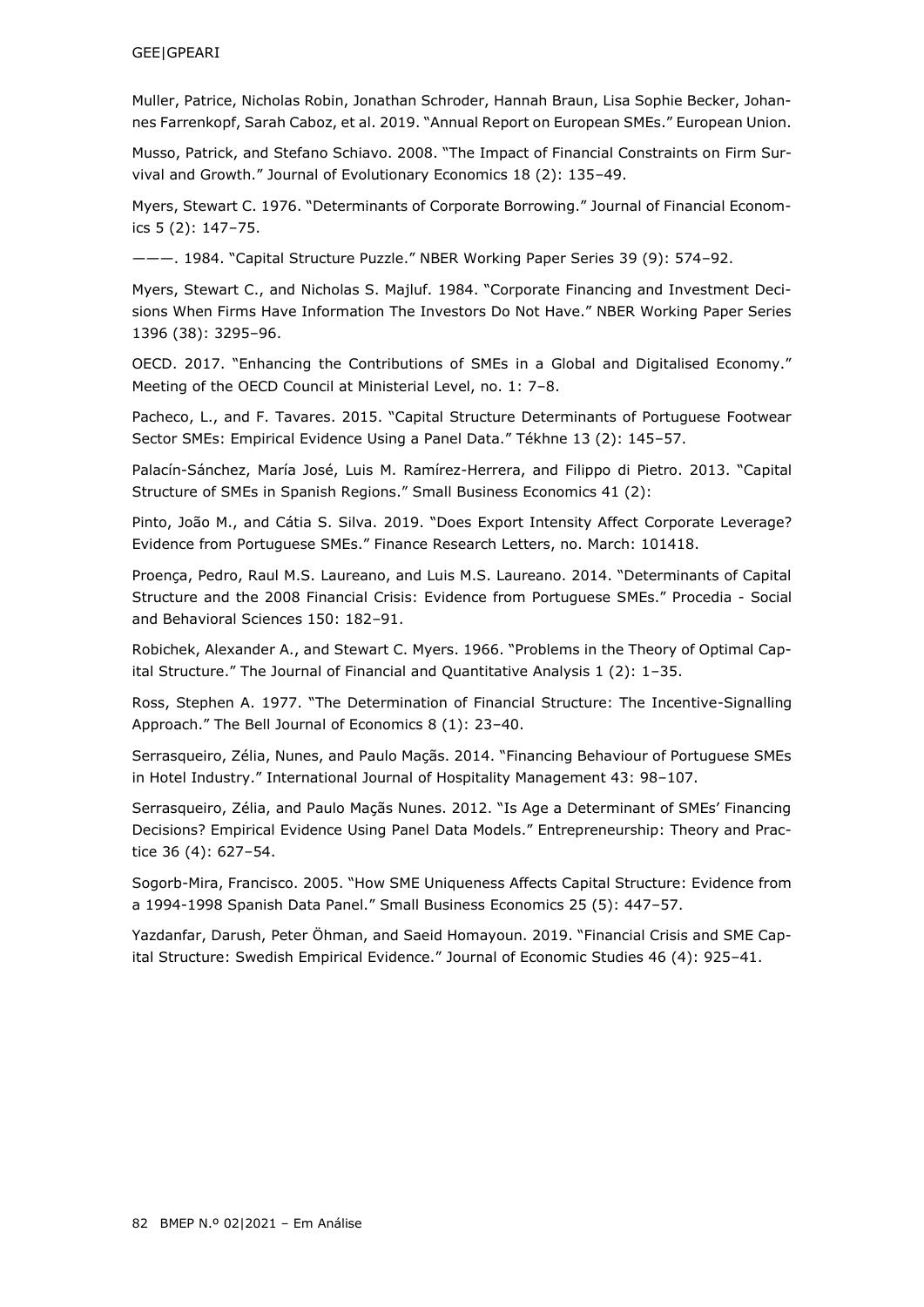# **Appendix A – Empirical Literature**

| Variable                                | <b>Expected</b><br><b>Impact on</b><br>Leverage |                                                         | <b>Theoretical Rational</b>                                                                                                                                                                                                                                                                                               | <b>Empirical Evidence</b>                                                                                                                                                                |  |
|-----------------------------------------|-------------------------------------------------|---------------------------------------------------------|---------------------------------------------------------------------------------------------------------------------------------------------------------------------------------------------------------------------------------------------------------------------------------------------------------------------------|------------------------------------------------------------------------------------------------------------------------------------------------------------------------------------------|--|
| <b>AGE</b>                              | $^{+}$                                          | <b>TOT</b>                                              | Older firms with past records, have a higher chance to<br>establish their market position and end up with less in-<br>formation asymmetries, a lower bankruptcy probability<br>and better credit conditions.                                                                                                              | Abor and Biekpe, 2009                                                                                                                                                                    |  |
|                                         |                                                 | POT                                                     | As firms get older, they became more likely to have re-<br>tained internal funds and so the need of external financ-<br>ing is reduced.                                                                                                                                                                                   | Michaelas et al., 1999; Hall et al., 2004;<br>Palacín-Sánchez et al., 2013; Migliori et<br>al., 2018; López-Gracia et al., 2008; Ba-<br>lios, 2016; D'Amato, 2019;                       |  |
|                                         | $^{+}$                                          | <b>TOT</b>                                              | Larger firms go less often bankrupt as they are more di-<br>versified than small firms. The higher diversity reduces<br>volatility of cash flows and profits.                                                                                                                                                             | Michaelas et al., 1999; Sogorb-Mira,<br>2005; López-Gracia el al., 2008; Degryse<br>et al., 2010; D'Amato, 2019;                                                                         |  |
| <b>SIZE</b>                             |                                                 | POT                                                     | The increase in size gives the possibility to have more<br>internal resources.<br>Smaller firms tend to have more information problems<br>and a higher risk level, this leads them to be more short-<br>term debt dependent. Therefore, as firms increase in<br>size, they replace short-term debt by long-term debt.     | Hall et al., 2004; Migliori et al., 2018;                                                                                                                                                |  |
|                                         | $^{+}$                                          | <b>TOT</b>                                              | A higher ratio would decrease financial distress costs and<br>enable an easier access to external debt.                                                                                                                                                                                                                   | Michaelas et al., 1999; Sogorb-Mira,<br>2005; Degryse et al., 2010; Migliori et al.,                                                                                                     |  |
| <b>ASSET STRUCTURE</b>                  |                                                 |                                                         | Fixed assets could mitigate information asymmetries<br>problems between shareholders and lenders by working<br>as collateral.                                                                                                                                                                                             | 2018;                                                                                                                                                                                    |  |
|                                         | $^{+}$                                          | POT                                                     | Based on the assumption that firms match maturities of<br>assets and liabilities (Myers, 1976), long term debt will<br>be financed with fixed assets.                                                                                                                                                                     | Hall et al., 2004; Abor and Biekpe, 2009;<br>Palacín-Sánchez et al., 2013; D'Amato,<br>2019; Yazdanfar et al., 2019; Degryse et<br>al., 2010                                             |  |
| <b>PROFITABILITY</b>                    | $^{+}$                                          | <b>TOT</b>                                              | Profitable firms will tend to have lower bankruptcy costs<br>as they may be perceived as less risky and will have a<br>positive relationship with leverage due to an incentive to<br>achieve higher tax shields by reducing the tax burden on<br>profits (D'Amato, 2019).                                                 |                                                                                                                                                                                          |  |
| POT<br>ferred source of funding.        |                                                 | Profits increase internal funds, which is the most pre- | Michaelas et al., 1999; Abor and Biekpe,<br>2009; Sogorb-Mira, 2005; López-Gracia el<br>al., 2008; Balios et al., 2016; Degryse et<br>al., 2010; D'Amato, 2019                                                                                                                                                            |                                                                                                                                                                                          |  |
|                                         |                                                 | <b>TOT</b>                                              | Higher growth tends to produce moral hazard effects<br>that turn firms to take riskier behaviours. Consequently,<br>these firms face a higher bankruptcy risk, translated into<br>more difficulties to raise debt on favourable terms.                                                                                    | López-García et al., 2008;                                                                                                                                                               |  |
| <b>GROWTH OPPOR-</b><br><b>TUNITIES</b> | $^{+}$                                          | POT                                                     | Higher growth firms will more quickly exhaust their in-<br>ternal resources, as they believe that growth leads to<br>more investment. Agency problem: as lenders do not<br>perceive the growth as a higher capacity of repayment<br>combine with moral hazard risks, long-term credit supply<br>is reduced (Myers, 1976). | Michaelas et al., 1999; Hall et al., 2004;<br>Sogorb-Mira, 2005; Abor and Biekpe,<br>2009; Degryse et al., 2012; Palacín-<br>Sánchez et al., 2013; Balios et al., 2016;<br>D'Amato, 2019 |  |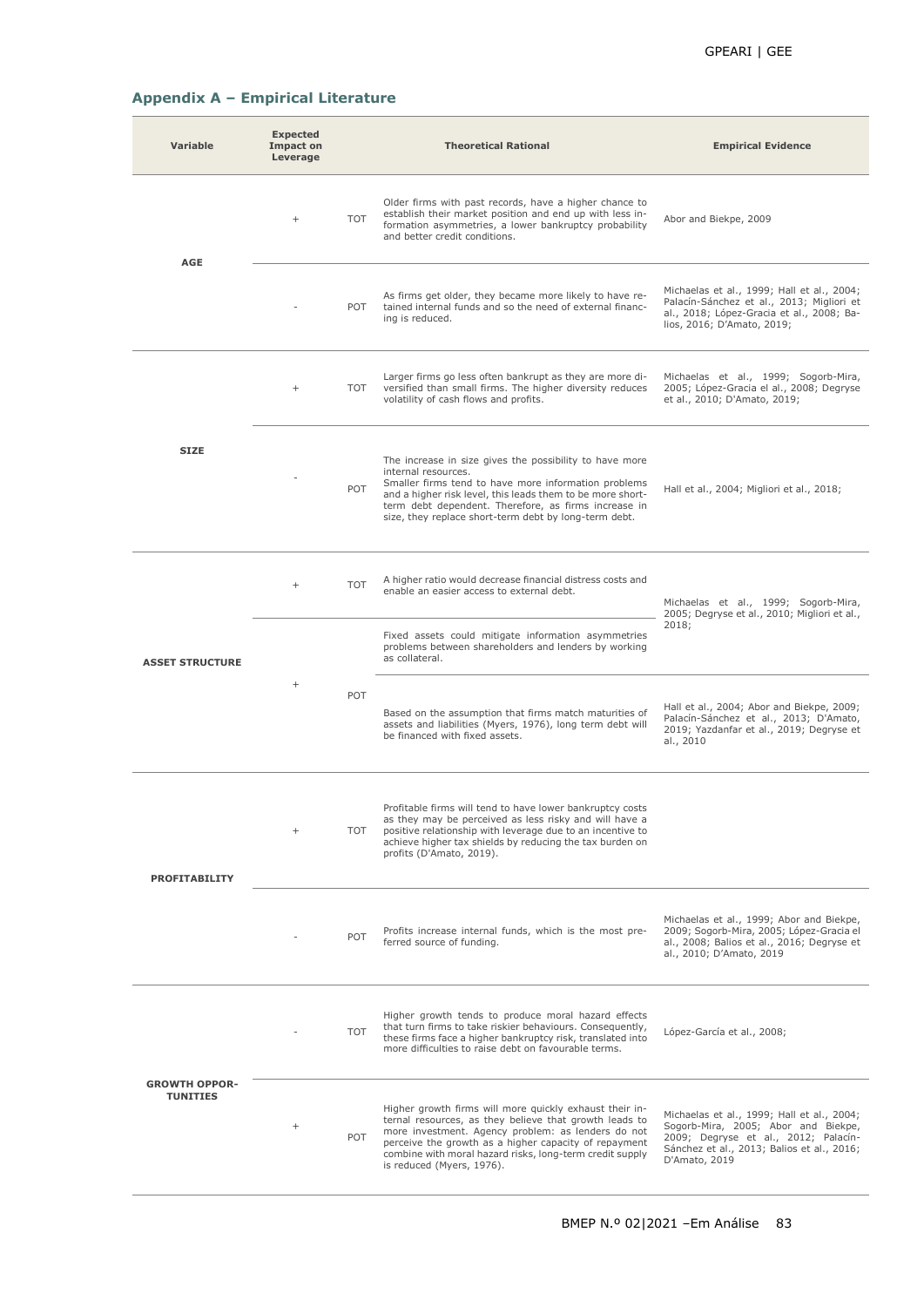|                  |        | TOT        | Positive relation between earnings volatility (proxy to<br>firm risk) and the probability to fail, which will make<br>harder access to financing.                                                                                                                                   |                                                                                       |
|------------------|--------|------------|-------------------------------------------------------------------------------------------------------------------------------------------------------------------------------------------------------------------------------------------------------------------------------------|---------------------------------------------------------------------------------------|
| <b>FIRM RISK</b> |        | POT        | Firm's decision to accumulate cash and avoid foregoing<br>investments with net positive value when they have a<br>high volatility on earnings (Balios et al., 2016).                                                                                                                | Michaelas et al., 1999; Abor and Biekpe,<br>2009; Balios et al., 2016; D'Amato, 2019; |
|                  | $^{+}$ | <b>TOT</b> | Firms with more liquid assets, have a positive working<br>capital that allows for reduction in bankruptcy costs and<br>in this way increases the incentives to resort in more<br>debt.                                                                                              |                                                                                       |
| <b>LIQUIDITY</b> |        | POT        | Current assets can act as internal funds, avoiding debt<br>to finance firms' investments or works quarantee for<br>long-term lenders, which creates an incentive on firms<br>to preserve their liquidity and access long-term finance.                                              | Migliori, et al., 2018; D'Amato, 2019                                                 |
| <b>NDTS</b>      |        | TOT        | Non-debt tax shields, such as accounting depreciation<br>deductions and investment tax credits, could work as<br>substitutes for debt tax shields and affect capital struc-<br>ture decisions (DeAngelo and Masulis, 1980). Firms use<br>NDTS instead of debt to reduce tax burden. | Sogorb-Mira, 2005; López-Gracia el al.<br>2008; Migliori, et al. 2018; D'Amato, 2019  |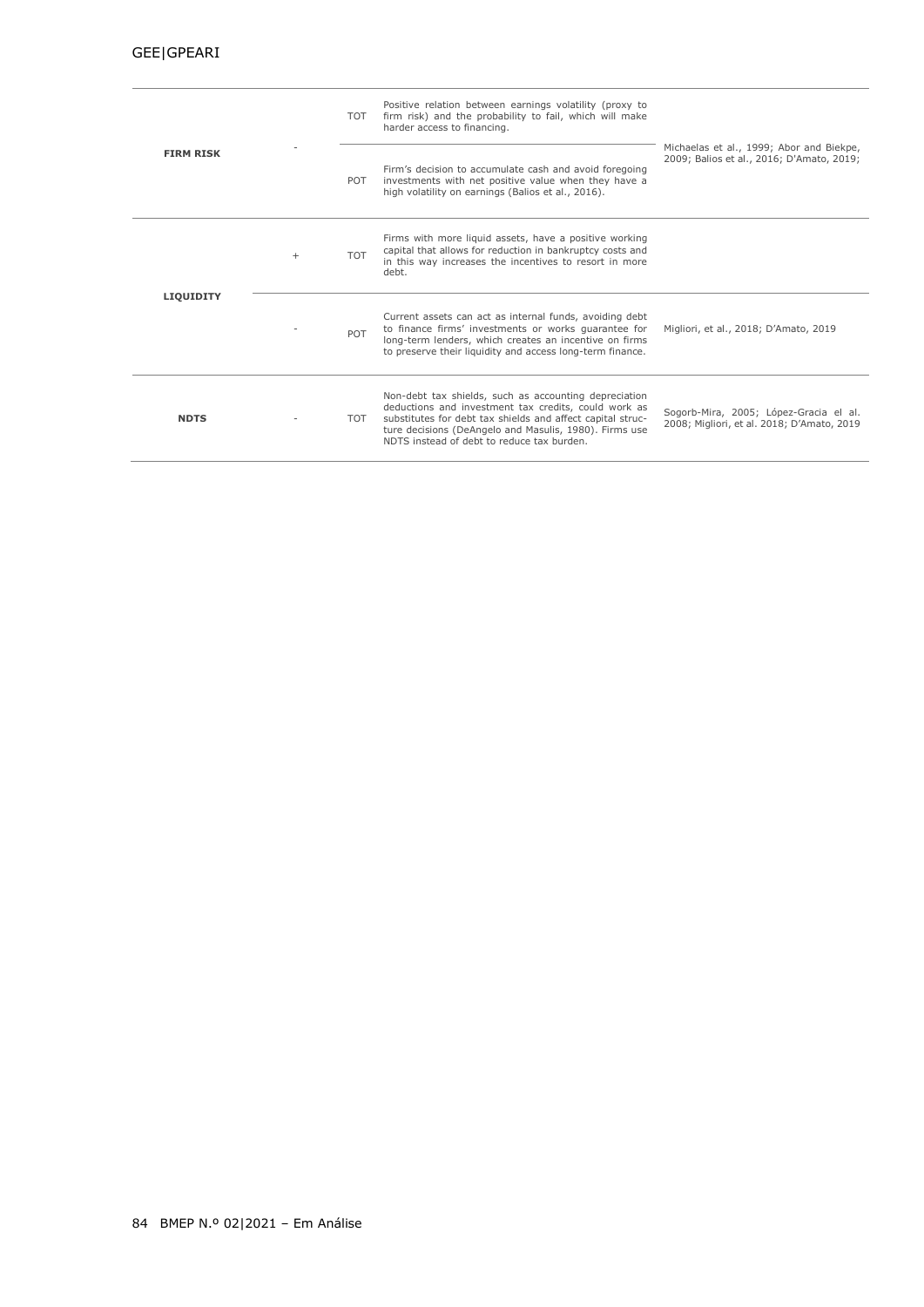#### **Appendix B - Data**

# **B.1 – Description Of Conditions And Summary Table With The Number Of Lost Observations And Firms**

To ensure the consistency of reporting we imposed the following conditions:

- 1. Firms in the financial, insurance and public administration / defence sector were not considered. A common procedure in the literature as these sectors due to regulatory capital requirements and /or dependency on government funding may have a different capital structure.
- 2. Firms with three or more years of negative equity or with two years of negative equity if they account for firms with only two observations were dismissed.
- 3. Fundamental accounting equation was verified. All the firms whose assets deviate over 1% of its liabilities and equity were dismissed. The error margin considered follows Matos and Neves, 2020. The same criterion was applied to verify if the sum of current and non-current assets (liabilities) were equal to total assets (liabilities).
- 4. Firms that at any point in time, reported zero or negative values for assets (total, tangible and current assets), liabilities (current and non-current), log of sales and expenses/reversals of depreciations and amortizations were dropped.
- 5. All the firms that for any given reported total assets, or equity exceeding 50 times the figure reported in the previous year and with a decrease of 20 times in the next year were dismissed.
- 6. All the firms with no sales over all period of register were dismissed.
- 7. Finally, to mitigate the impact of extreme values present in gwtopp, profitability and rtd the variables were winsorized at the 1% and 99% levels.

| <b>Criteria</b>                                                                              | <b>Observations</b> | <b>Firms</b> |
|----------------------------------------------------------------------------------------------|---------------------|--------------|
| Firms with less than two observations                                                        | 80,212              | 80,212       |
| An average of employees below 3                                                              | 3,191,179           | 456,834      |
| Firms in Liquidation conditions                                                              | 122,897             | 171,841      |
| Firms in the financial, insurance and public administration / defence sector                 | 2,496               | 84           |
| Firms with negative equity for three or more years                                           | 387,885             | 42,490       |
| Fundamental Accounting Inequalities                                                          | 2,795               | 267          |
| Negative Value Variables (B001, B012, B080, B081, B029, B089, D041,<br>D002)                 | 17,109              | 1,591        |
| Inconsistent Values over time                                                                | 12,552              | 1,384        |
| Sales equal to zero over all period                                                          | 292,490             | 35,597       |
| Growth Opportunities, Profitability, and ratio of total assets Winsorization<br>(1% and 99%) | 230,919             | 25,927       |

#### **Table B1** Summary Table: Number Of Lost Observations And Firms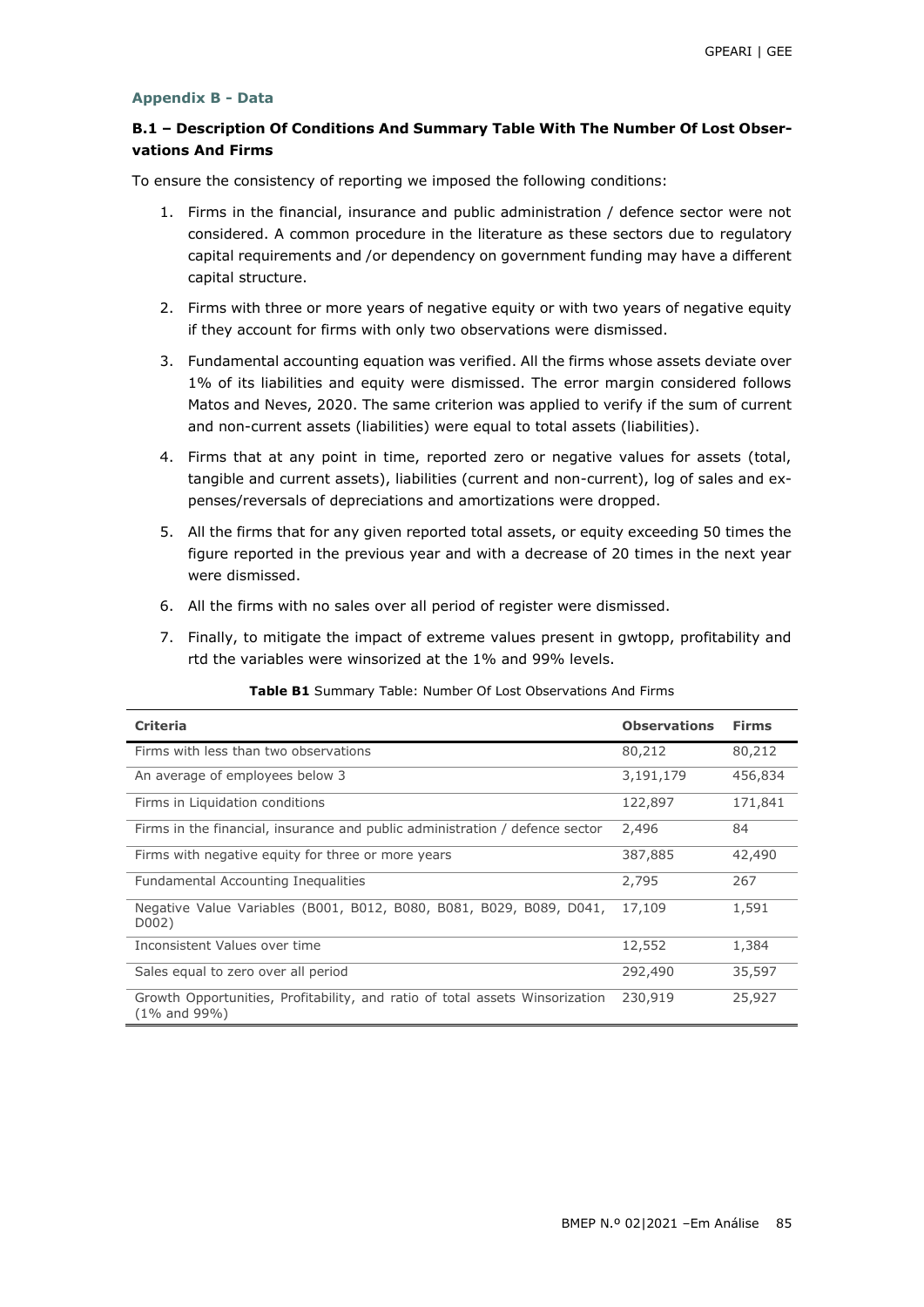## **B.2 – Variables Definition**

|  |  | <b>Table B2</b> Variables And Their Measurement |  |  |
|--|--|-------------------------------------------------|--|--|
|--|--|-------------------------------------------------|--|--|

| <b>Variable</b>                               | <b>Abbreviation</b> | <b>Measure</b>                                                              |
|-----------------------------------------------|---------------------|-----------------------------------------------------------------------------|
| <b>Dependent Variables</b>                    |                     |                                                                             |
| <b>Total Debt</b>                             | <b>RTD</b>          | <b>Total Liabilities / Total Assets</b>                                     |
| <b>Long-Term Debt</b>                         | <b>RLTD</b>         | Non-current Liabilities / Total Assets                                      |
| <b>Short-Term Debt</b>                        | <b>RSTD</b>         | <b>Current Liabilities / Total Assets</b>                                   |
| <b>Equity Ratio</b>                           | <b>REQU</b>         | Equity/Total Assets                                                         |
| <b>Explanatory Variables</b>                  |                     |                                                                             |
| <b>Firm Age</b>                               | AGE                 | log [Year of reference - Founding] year (cleaned)                           |
| Size (Assets)                                 | SIZE A              | Log(assets)                                                                 |
| Size (Sales)                                  | SIZE S              | Log (Sales)                                                                 |
| Size (Employees)                              | SIZE E              | Nº of Employees                                                             |
| <b>Asset Structure</b>                        | <b>RFA</b>          | Fixed Assets / Total Assets                                                 |
| <b>Profitability</b>                          | <b>RPROF</b>        | <b>EBITDA / Total Assets</b>                                                |
| <b>Growth Opportunities</b><br>(Salec)        | GWOPP S             | Annual Growth Rate of Sales                                                 |
| <b>Growth Opportunities</b><br>(Assats)       | GWOPP A             | Annual Growth Rate of Assets                                                |
| <b>Firm Risk (Profitability</b><br>deviation) | RISK_P              | Annual profitability -Average Profitability of firm i<br>across all neriodl |
| <b>Firm Risk (Interest</b><br>Coverage Ratio) | RISK ICR            | Interest expenses / Earnings Before Interest and Taxes<br>(FRIT)            |
| Liquidity                                     | <b>RLIO</b>         | Current Assets / Current Liabilities                                        |
| <b>NDTS</b>                                   | <b>RDEP</b>         | Total Depreciation Expenses / Total Assets                                  |

## **B.3 – Aggregation Of Technological Services And Manufacturing Industries**

This paper considers the Eurostat aggregation of the technological intensity within the manufacturing industry and the services classified as high-tech knowledge intensive services.

| <b>Manufacturing In-</b><br>dustries              |          | NACE Rev. 2 codes $-$ 3-digit level                                                                                                                                                                                                                                               |  |  |
|---------------------------------------------------|----------|-----------------------------------------------------------------------------------------------------------------------------------------------------------------------------------------------------------------------------------------------------------------------------------|--|--|
|                                                   | 21       | Manufacture of basic pharmaceutical products and pharmaceuti-<br>cal preparations;                                                                                                                                                                                                |  |  |
| <b>High-Technology</b>                            | 26       | Manufacture of computer, electronic and optical products                                                                                                                                                                                                                          |  |  |
|                                                   | 30.3     | Manufacture of air and spacecraft and related machinery                                                                                                                                                                                                                           |  |  |
|                                                   | 20       | Manufacture of chemicals and chemical products;                                                                                                                                                                                                                                   |  |  |
| Medium-high-                                      | 25.4     | Manufacture of weapons and ammunition                                                                                                                                                                                                                                             |  |  |
| technology                                        | 27 to 30 | Manufacture of electrical equipment; Manufacture of machinery<br>and equipment n.e.c.; Manufacture of motor vehicles, trailers,<br>and semi-trailers; Manufacture of other transport equipment                                                                                    |  |  |
| <b>Services</b>                                   |          |                                                                                                                                                                                                                                                                                   |  |  |
| High-tech<br>knowledge<br>inten-<br>sive services | 59 to 63 | Motion picture, video and television programme production,<br>sound recording, and music publish activities; Programming and<br>broadcasting activities; Telecommunications; computer pro-<br>gramming, consultancy, and related activities; Information ser-<br>vice activities; |  |  |
|                                                   | 72       | Scientific research and development;                                                                                                                                                                                                                                              |  |  |

**Table B3** Technological Intensive Activities (Manufacturing Industry And Services)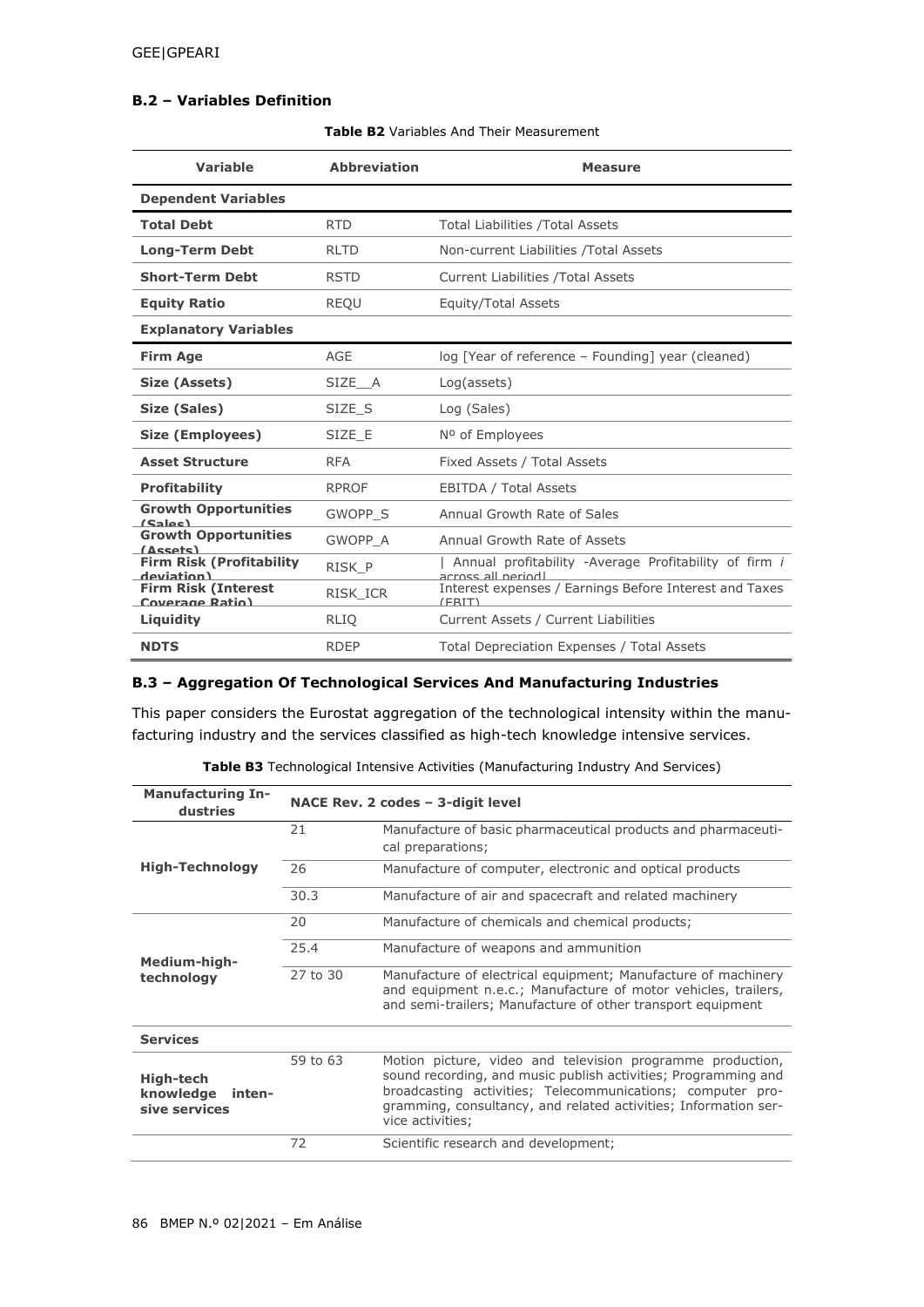### **B.4 – Descriptive Statistics**

|               | Mean<br><b>Pre-Crisis</b><br><b>Period</b> | Mean<br><b>Crisis</b><br><b>Period</b> | Mean<br><b>Post-Crisis</b><br><b>Period</b> | <b>Difference</b><br>(Pre vs Cri-<br>sis) | <b>Difference</b><br>(Crisis vs Post) |
|---------------|--------------------------------------------|----------------------------------------|---------------------------------------------|-------------------------------------------|---------------------------------------|
| TD/TA         | 0.64631                                    | 0.60059                                | 0.55256                                     | $-0.0457***$                              | $-0.0480***$                          |
| <b>STD/TA</b> | 0.52830                                    | 0.44274                                | 0.37644                                     | $-0.0856***$                              | $-0.0663***$                          |
| LTD/TA        | 0.11801                                    | 0.15785                                | 0.17612                                     | $0.3984***$                               | $0.0183***$                           |

**Table B4** Mean Debt Ratios Differences Across Periods

Notes: Table 4 presents in the first three columns the mean values of debt ratios calculated for each period under analysis. The test statistics presented in the last two columns measures whether the means differences between<br>periods are statistically significant. Symbols \*, \*\*, and \*\*\* denote significance at 10%, 5%, and at 1% respec-

| <b>Table B5</b> Firm Characteristics Across Total Debt Ratio Distribution: Mean And Standard Deviation |  |  |
|--------------------------------------------------------------------------------------------------------|--|--|
|--------------------------------------------------------------------------------------------------------|--|--|

|                           | $0% - 25%$  | 25%-50%    | 50%-75%   | 75%-90%   | <b>Total</b> |
|---------------------------|-------------|------------|-----------|-----------|--------------|
| TD/TA                     | 0.2536      | 0.5332     | 0.7120    | 0.8830    | 0.5954       |
|                           | (0.1111)    | (0.0604)   | (0.0457)  | (0.0625)  | (0.2445)     |
| STD/TA                    | 0.2026      | 0.3947     | 0.5159    | 0.6493    | 0.4388       |
|                           | (0.1084)    | (0.1477)   | (0.1931)  | (0.25)    | (0.2485)     |
| LTD/TA                    | 0.0499      | 0.1380     | 0.1961    | 0.2338    | 0.1548       |
|                           | (0.0757)    | (0.1441)   | (0.1911)  | (0.2510)  | (0.1904)     |
| <b>Firm Age</b>           | 23.0790     | 19.7987    | 17.0621   | 12.5656   | 18.1263      |
|                           | (15.1431)   | (13.8850)  | (13.1581) | (11.9476) | (14.1188)    |
| <b>Firm Size</b>          | 13.2840     | 13.3919    | 13.4570   | 13.2402   | 13.3433      |
|                           | (1.4473)    | (1.4135)   | (1.4515)  | (1.3758)  | (1.4159)     |
| <b>Asset Tangibility</b>  | 0.2275      | 0.2587     | 0.2661    | 0.2599    | 0.2531       |
|                           | (0.2240)    | (0.2264)   | (0.2295)  | (0.2447)  | (0.2318)     |
| <b>Profitability</b>      | 0.0991      | 0.1004     | 0.0877    | 0.0566    | 0.0860       |
|                           | (0.1055)    | (0.0998)   | (0.0892)  | (0.0834)  | (0.0537)     |
| <b>Firm Risk</b>          | 0.0563      | 0.0523     | 0.0468    | 0.0466    | 0.0505       |
|                           | (0.0578)    | (0.0562)   | (0.0511)  | (0.0537)  | (0.0549)     |
| <b>Growth Opportunity</b> | 0.0112      | 0.0401     | 0.06600   | 0.1073    | 0.0561       |
|                           | (0.5200)    | (0.5600)   | (0.6353)  | (0.7641)  | (0.6278)     |
| Liquidity                 | 22.8598     | 207.4756   | 2.3954    | 14.6074   | 61.8344      |
|                           | (2492.2259) | (8.43e+04) | 48.1257   | 3693.7680 | $4.22e + 04$ |
| <b>NDTS</b>               | 0.0355      | 0.0414     | 0.0414    | 0.0381    | 0.0391       |
|                           | (0.0376)    | (0.0403)   | (0.0406)  | (0.0410)  | (0.0399)     |

Notes: Mean and standard deviation calculated across total debt ratio distribution. Standard deviation reported in parentheses.

#### **Table B6** Number Of Export Firms By Period

| Year | N <sup>o</sup> of Firms | N <sup>o</sup> Export | % of Export |
|------|-------------------------|-----------------------|-------------|
| 2007 | 45,610                  | 5,093                 | 10.04%      |
| 2008 | 45,892                  | 5,418                 | 10.56%      |
| 2009 | 45,983                  | 5,517                 | 10.71%      |
| 2010 | 45,787                  | 5,662                 | 11.01%      |
| 2011 | 45,557                  | 6,164                 | 11.92%      |
| 2012 | 44,958                  | 6,841                 | 13.21%      |
| 2013 | 44,978                  | 7,457                 | 14.22%      |
| 2014 | 45,199                  | 7,805                 | 14.73%      |
| 2015 | 45,843                  | 7,978                 | 14.82%      |
| 2016 | 46,634                  | 7,828                 | 14.37%      |
| 2017 | 46,942                  | 7,808                 | 14.26%      |
| 2018 | 46,385                  | 7,788                 | 14.38%      |

Note: source authors calculations based on IES database and the export def-inition under consideration.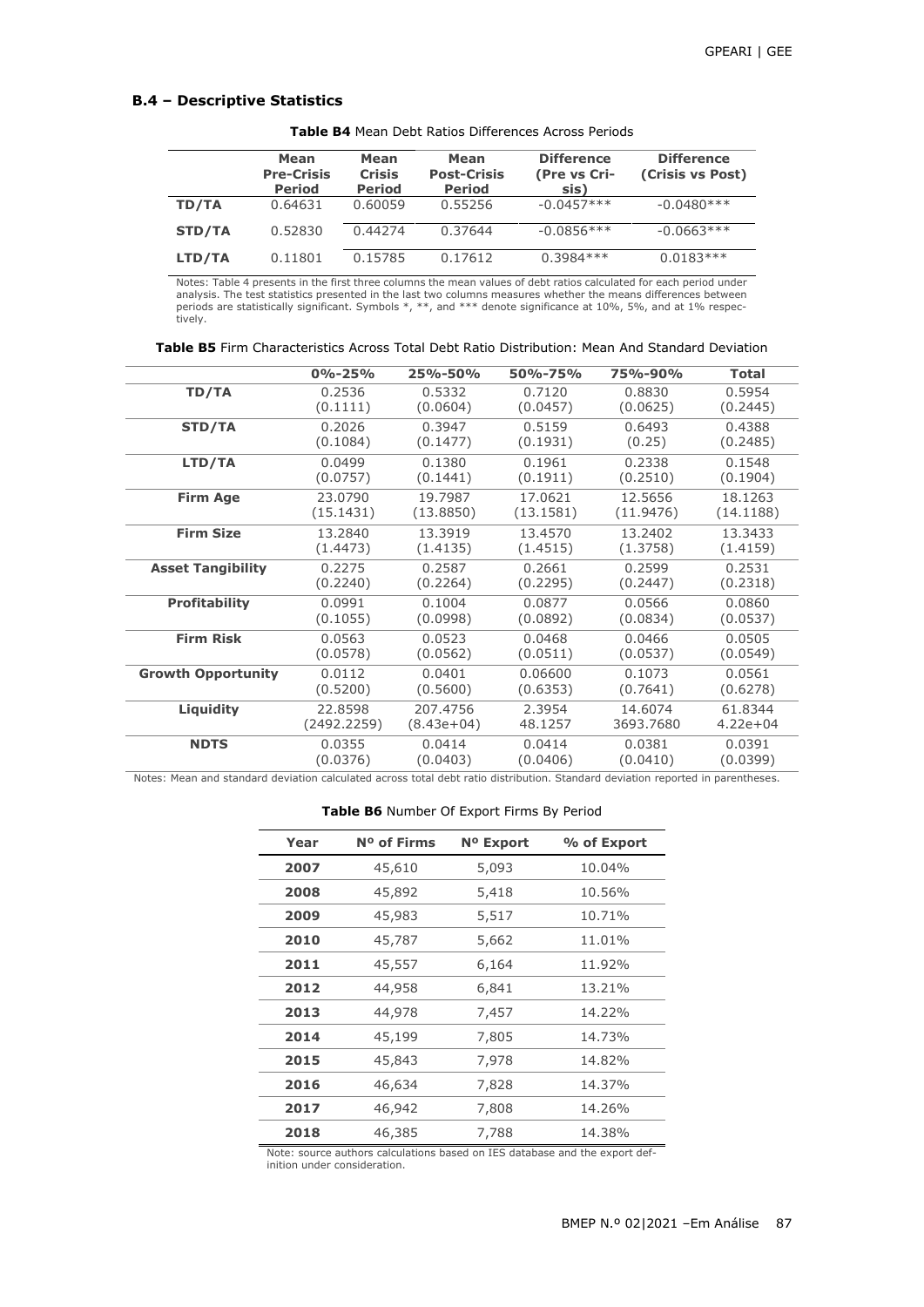



**Table B7** Mean Debt Ratios Differences According To Exporter Status

| <b>Mean Exporters</b> | Mean<br><b>Non-Exporters</b>                                                                                                                                                                                                   | <b>Difference</b>               |
|-----------------------|--------------------------------------------------------------------------------------------------------------------------------------------------------------------------------------------------------------------------------|---------------------------------|
| 0.5975                | 0.5951                                                                                                                                                                                                                         | $-0.0023***$                    |
| 0.4385                | 0.4408                                                                                                                                                                                                                         | 0.0023                          |
| 0.1589                | 0.1542                                                                                                                                                                                                                         | $-0.0047***$                    |
|                       | the contract of the contract of the contract of the contract of the contract of the contract of the contract of the contract of the contract of the contract of the contract of the contract of the contract of the contract o | $\cdots$ $\cdots$ $\cdots$<br>. |

Notes: Symbols \*, \*\*, and \*\*\* denote significance at 10%, 5%, and at 1% respectively.

|               | Mean<br><b>High</b><br>Tech In-<br>dustry | Mean<br><b>Low Tech</b><br><b>Industry</b> | <b>Difference</b> | Mean<br><b>High</b><br><b>Tech</b><br><b>Services</b> | Mean<br><b>Low Tech</b><br><b>Services</b> | <b>Difference</b> |
|---------------|-------------------------------------------|--------------------------------------------|-------------------|-------------------------------------------------------|--------------------------------------------|-------------------|
| TD/TA         | 0.5610                                    | 0.6011                                     | $0.0401***$       | 0.62869                                               | 0.58703                                    | $-0.042***$       |
| <b>STD/TA</b> | 0.4196                                    | 0.4423                                     | $0.0227***$       | 0.49243                                               | 0.43835                                    | $-0.054***$       |
| LTD/TA        | 0.1414                                    | 0.1587                                     | $0.0173***$       | 0.13626                                               | 0.14867                                    | $0.0124***$       |

Notes: Symbols \*, \*\*, and \*\*\* denote significance at 10%, 5%, and at 1% respectively.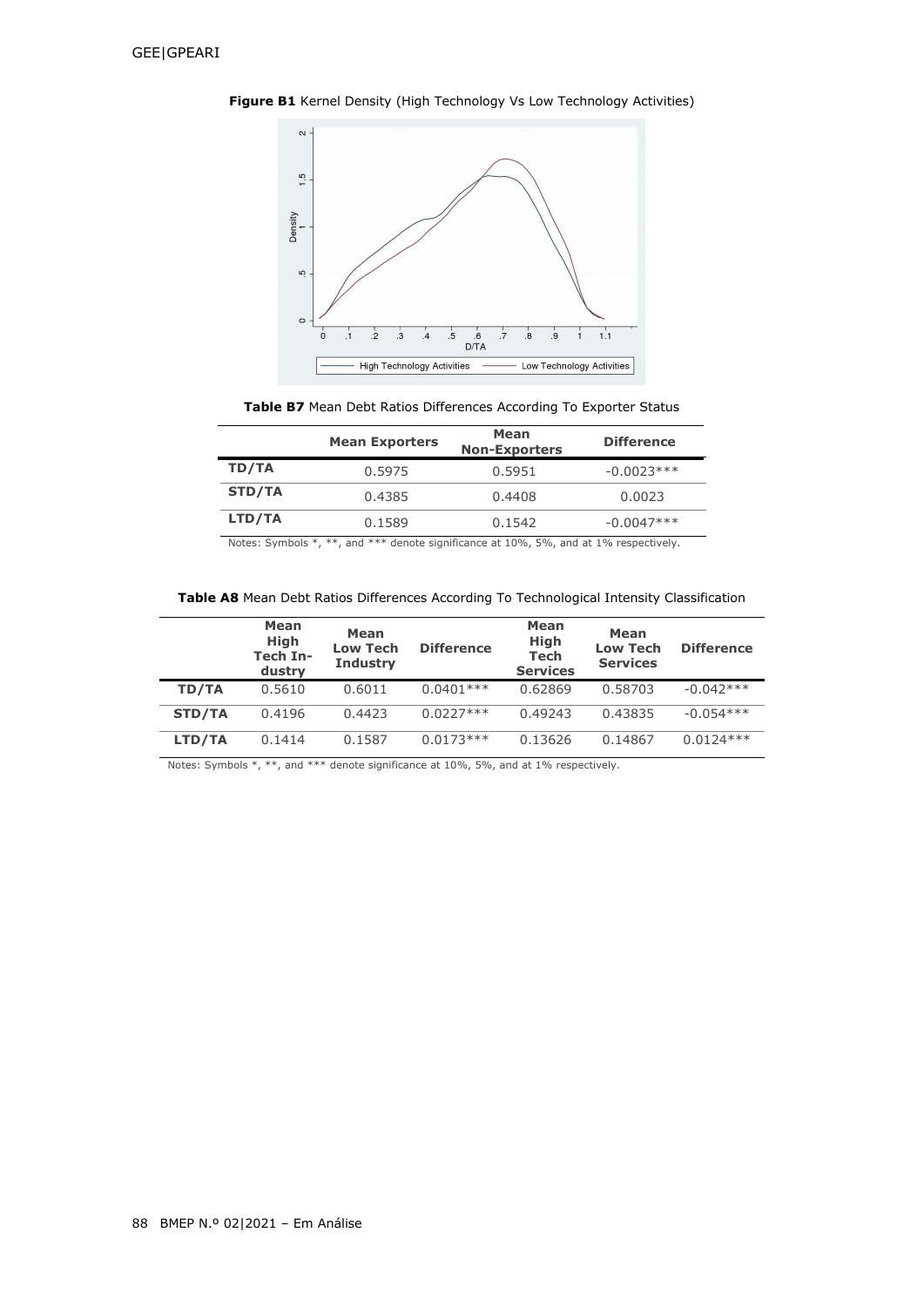## **Appendix C – Regression Results: General Approach**

## **Table C1:** Regression Results -General Approach:

|                                     | TD/TA                                                   |                                      | STD/TA                                                  |                                      | LTD/TA                                                |                                      |
|-------------------------------------|---------------------------------------------------------|--------------------------------------|---------------------------------------------------------|--------------------------------------|-------------------------------------------------------|--------------------------------------|
|                                     | (1)                                                     | (2)                                  | (3)                                                     | (4)                                  | (5)                                                   | (6)                                  |
| Firm Age (log)                      | $-0.0978***$<br>(0.00143)                               | $-0.0836***$<br>(0.00160)            | $-0.110***$<br>(0.00148)                                | $-0.0919***$<br>(0.00165)            | $0.0126***$<br>(0.00113)                              | $0.00834***$<br>(0.00128)            |
| Firm Size - Assets                  | $0.0807***$<br>(0.00207)                                | $0.0795***$<br>(0.00207)             | $0.0441***$<br>(0.00176)                                | $0.0417***$<br>(0.00175)             | $0.0366***$<br>(0.000970)                             | $0.0378***$<br>(0.000983)            |
| <b>Asset Tangibility</b>            | $0.0659***$<br>(0.00350)                                | $0.0677***$<br>(0.00350)             | $-0.129***$<br>(0.00380)                                | $-0.126***$<br>(0.00379)             | $0.195***$<br>(0.00353)                               | $0.194***$<br>(0.00352)              |
| Profitability                       | $-0.390***$<br>(0.00344)                                | $-0.396***$<br>(0.00344)             | $-0.252***$<br>(0.00370)                                | $-0.262***$<br>(0.00370)             | $-0.137***$<br>(0.00291)                              | $-0.134***$<br>(0.00292)             |
| Firm Risk                           | $-0.0345***$<br>(0.00489)                               | $-0.0271***$<br>(0.00487)            | $-0.00231$<br>(0.00524)                                 | 0.00459<br>(0.00522)                 | $-0.0322***$<br>(0.00412)                             | $-0.0317***$<br>(0.00412)            |
| Growth Opportu-<br>nity             | $0.00531***$<br>(0.000258)                              | $0.00595***$<br>(0.000260)           | $0.00443***$<br>(0.000344)                              | $0.00551***$<br>(0.000345)           | 0.000878**<br>(0.000300)                              | 0.000435<br>(0.000301)               |
| Liquidity                           | $-3.62e-09***$<br>$(1.00e-09)$                          | $-3.22e-09$ **<br>$(9.94e-10)$       | $-1.45e-08***$<br>$(2.52e-09)$                          | $-1.42e-08***$<br>$(2.52e-09)$       | $1.09e-08***$<br>$(1.65e-09)$                         | $1.10e-08***$<br>$(1.64e-09)$        |
| <b>NDTS</b>                         | $0.389***$<br>(0.0126)                                  | $0.353***$<br>(0.0128)               | $0.440***$<br>(0.0141)                                  | $0.382***$<br>(0.0141)               | $-0.0517***$<br>(0.0120)                              | $-0.0285$ <sup>*</sup><br>(0.0121)   |
| Crisis Period<br>Post-Crisis Period | $-0.0321***$<br>(0.000721)<br>$-0.0616***$<br>(0.00116) |                                      | $-0.0562***$<br>(0.000878)<br>$-0.0887***$<br>(0.00128) |                                      | $0.0240***$<br>(0.000753)<br>$0.0272***$<br>(0.00107) |                                      |
| Reference Year                      |                                                         | $-0.00622***$                        |                                                         | $0.00242**$                          |                                                       | $-0.00864***$                        |
| 2007                                |                                                         | (0.000457)                           |                                                         | (0.000757)                           |                                                       | (0.000668)                           |
| 2008                                |                                                         | $-0.0175***$<br>(0.000646)           |                                                         | $-0.00878***$<br>(0.000934)          |                                                       | $-0.00869***$<br>(0.000802)          |
| 2009                                |                                                         | $-0.0291***$<br>(0.000792)           |                                                         | $-0.0243***$<br>(0.00107)            |                                                       | $-0.00485***$<br>(0.000907)          |
| 2010                                |                                                         | $-0.0366***$<br>(0.000929)           |                                                         | $-0.0672***$<br>(0.00123)            |                                                       | $0.0305***$<br>(0.00107)             |
| 2011                                |                                                         | $-0.0470***$<br>(0.00105)            |                                                         | $-0.0721***$<br>(0.00134)            |                                                       | $0.0251***$<br>(0.00116)             |
| 2012                                |                                                         | $-0.0531***$                         |                                                         | $-0.0712***$                         |                                                       | $0.0181***$                          |
| 2013                                |                                                         | (0.00118)<br>$-0.0535***$            |                                                         | (0.00144)<br>$-0.0744***$            |                                                       | (0.00123)<br>$0.0210***$             |
| 2014                                |                                                         | (0.00128)<br>$-0.0597***$            |                                                         | (0.00151)<br>$-0.0919***$            |                                                       | (0.00129)<br>$0.0322***$             |
| 2015                                |                                                         | (0.00138)<br>$-0.0693***$            |                                                         | (0.00159)<br>$-0.0996***$            |                                                       | (0.00136)<br>$0.0303***$             |
| 2016                                |                                                         | (0.00148)<br>$-0.0784***$            |                                                         | (0.00167)<br>$-0.106***$             |                                                       | (0.00142)<br>$0.0281***$             |
| 2017                                |                                                         | (0.00157)<br>$-0.0868***$            |                                                         | (0.00175)<br>$-0.107***$             |                                                       | (0.00148)<br>$0.0204***$             |
| 2018                                |                                                         | (0.00167)<br>$-0.0958***$            |                                                         | (0.00184)<br>$-0.119***$             |                                                       | (0.00155)<br>$0.0230***$             |
| Constant                            | $-0.193***$<br>(0.0258)                                 | (0.00178)<br>$-0.199***$<br>(0.0253) | $0.225***$<br>(0.0216)                                  | (0.00195)<br>$-0.223***$<br>(0.0214) | $-0.419***$<br>(0.0120)                               | (0.00165)<br>$-0.422***$<br>(0.0121) |
| Firm FE                             | Yes                                                     | Yes                                  | Yes                                                     | Yes                                  | Yes                                                   | Yes                                  |
| Year FE                             | No                                                      | Yes                                  | No                                                      | Yes                                  | No                                                    | Yes                                  |
| N                                   | 680329                                                  | 680330                               | 680330                                                  | 680330                               | 680330                                                | 680330                               |
| $R^2$                               | 0.214                                                   | 0.219                                | 0.169                                                   | 0.17622                              | 0.060                                                 | 0.064                                |
| F                                   | 2,821.2058                                              | 1,638.2809                           | 3,025.7252                                              | 1,607.9769                           | 1,191.1512                                            | 662.02416                            |

Notes: The table presents the regression results of equation (1), using total debt ratio, short-term debt and long-term debt ratios as<br>dependent variables. Due to heteroskedasticity identified we used robust standard error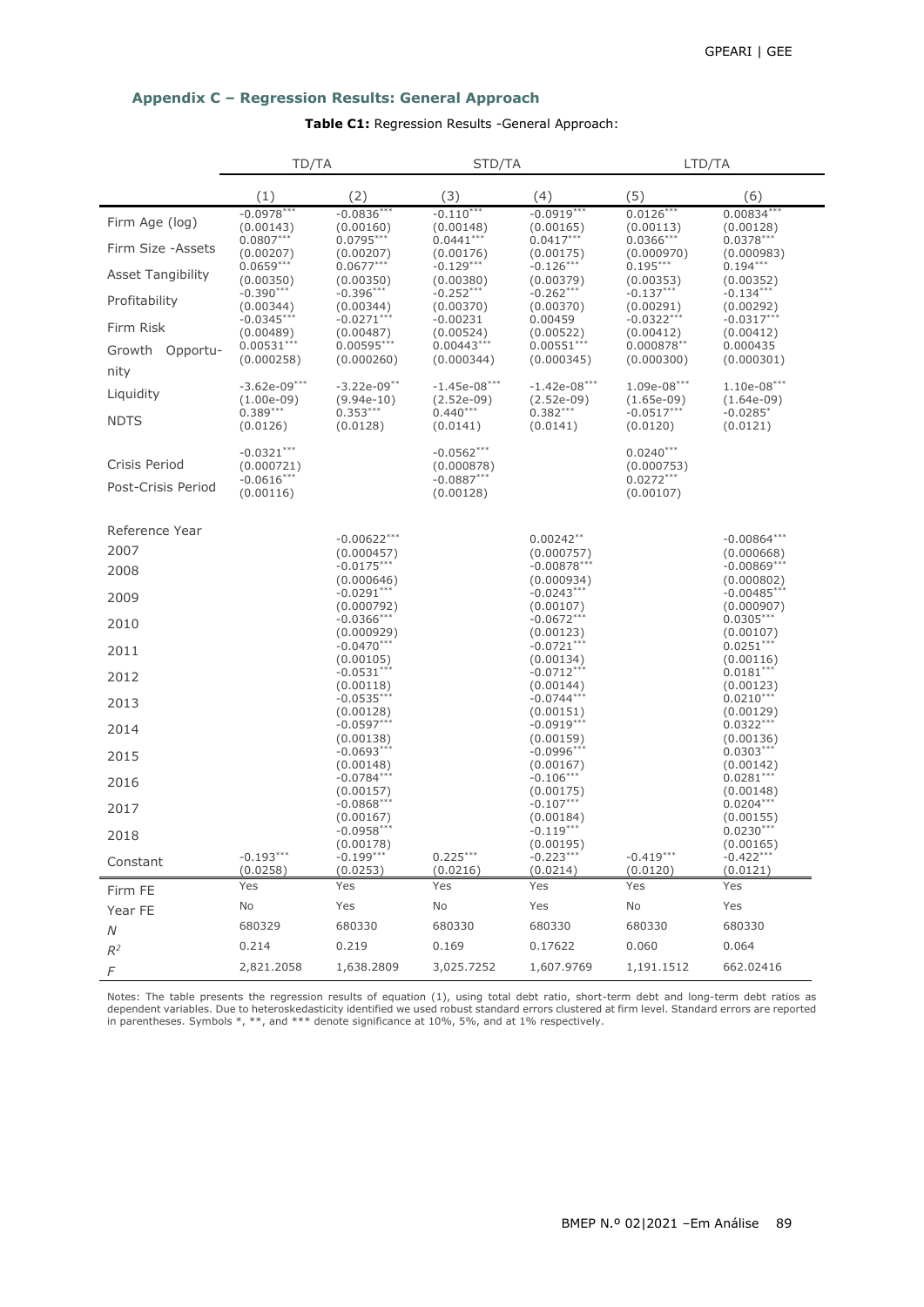| <b>Total Debt Ratio</b> |                  |              |                |              |              |                   |  |
|-------------------------|------------------|--------------|----------------|--------------|--------------|-------------------|--|
|                         | Pre-crisis<br>1) |              |                | Crisis<br>2) |              | Post-crisis<br>3) |  |
|                         | Estimate         | Std. Error   | Estimate       | Std. Error   | Estimate     | Std. Error        |  |
| Firm Age                | $-0.138***$      | (0.00210)    | $-0.114***$    | (0.00222)    | $-0.134***$  | (0.00372)         |  |
| Firm Size               | $0.143***$       | (0.00248)    | $0.109***$     | (0.00489)    | $0.109***$   | (0.00592)         |  |
| Tangibility             | $0.0316***$      | (0.00588)    | $0.0284***$    | (0.00479)    | $0.0616***$  | (0.00562)         |  |
| Profitability           | $-0.418***$      | (0.00652)    | $-0.352***$    | (0.00444)    | $-0.352***$  | (0.00494)         |  |
| Firm Risk               | 0.00931          | (0.00848)    | $0.0317***$    | (0.00693)    | $-0.0203**$  | (0.00697)         |  |
| Growth Opp.             | $-0.0016***$     | (0.00047)    | $0.00276***$   | (0.000329)   | $0.00232***$ | (0.000413)        |  |
| Liquidity               | $-4.6e-08***$    | $(7.78e-09)$ | $-1.22e-06***$ | (0.0000004)  | 1.78e-10     | $(3.21e-10)$      |  |
| <b>NDTS</b>             | $0.372***$       | (0.0190)     | $0.377***$     | (0.0159)     | $0.300***$   | (0.0262)          |  |
| Constant                | $-0.915***$      | (0.0313)     | $-0.555***$    | (0.0611)     | $-0.532***$  | (0.0705)          |  |
| N                       | 151216           |              | 311908         |              | 217206       |                   |  |
| $\mathbb{R}^2$          | 0.283            |              | 0.179          |              | 0.190        |                   |  |
| F                       | 1358.05948       |              | 1184.129       |              | 978.676      |                   |  |

### **Table C2** Regression Results Under Different Macroeconomic States – Total Debt Ratio

Notes: The table presents the regression results of equation (1), considering each period separately. Due to heteroskedasticity identified<br>we used robust standard errors clustered at firm level. Symbols \*, \*\*, and \*\*\* deno

|               | Short-Term Debt Ratio      |                                                                                  |                            |                           | Long-Term Debt Ratio  |                             |  |  |
|---------------|----------------------------|----------------------------------------------------------------------------------|----------------------------|---------------------------|-----------------------|-----------------------------|--|--|
|               | Pre-crisis                 | Crisis                                                                           | Post-crisis                | Pre-crisis                | Crisis                | Post-crisis                 |  |  |
|               | 1)                         | $2^{\prime}$                                                                     | 3)                         | $\overline{4}$            | 5)                    | 6)                          |  |  |
| Firm Age      | $-0.118***$                | $-0.150***$                                                                      | $-0.104***$                | $-0.0199***$              | $0.0365***$           | $-0.0299***$                |  |  |
|               | (0.00318)                  | (0.00232)                                                                        | (0.00332)                  | (0.00267)                 | (0.00163)             | (0.00257)                   |  |  |
| Firm Size     | $0.102***$                 | $0.0689***$                                                                      | $0.0514***$                | $0.0412***$               | $0.0396***$           | $0.0573***$                 |  |  |
|               | (0.00310)<br>(0.00410)     | (0.00430)                                                                        | (0.00222)                  | (0.00166)                 | (0.00273)             |                             |  |  |
| Tangibility   | $-0.139***$                | $-0.151***$                                                                      | $-0.153***$                | $0.170***$                | $0.180***$            | $0.215***$                  |  |  |
|               |                            | (0.00830)<br>(0.00565)<br>(0.00668)<br>$-0.326***$<br>$-0.198***$<br>$-0.223***$ | (0.00716)                  | (0.00517)                 | (0.00624)             |                             |  |  |
| Profitability |                            |                                                                                  |                            | $-0.0919***$              | $-0.129***$           | $-0.153***$                 |  |  |
|               | (0.00851)                  | (0.00518)                                                                        | (0.00547)                  | (0.00658)                 | (0.00412)             | (0.00472)                   |  |  |
| Firm Risk     | $0.0274*$                  | $0.0503***$                                                                      | 0.00516                    | $-0.0181$ <sup>*</sup>    | $-0.0186**$           | $-0.0255***$                |  |  |
|               | (0.0111)                   | (0.00766)                                                                        | (0.00761)                  | (0.00870)                 | (0.00587)             | (0.00652)                   |  |  |
| Growth Opp.   | $0.00156*$                 | $0.00130**$                                                                      | $0.00344***$               | $-0.00315***$             | $0.00146***$          | $-0.00112*$                 |  |  |
|               | (0.000749)                 | (0.000495)                                                                       | (0.000540)                 | (0.000647)                | (0.000423)            | (0.000495)                  |  |  |
| Liquidity     | $-5.46e-08$ **             | $-1.48e-06$ **                                                                   | $-8.04e-09***$             | 8.65e-09                  | 0.00000026            | $8.22e-09***$               |  |  |
|               | $(2.20e-08)$<br>$0.392***$ | (0.0000006)<br>$0.365***$                                                        | $(1.93e-10)$<br>$0.221***$ | $(1.45e-08)$<br>$-0.0205$ | (0.0000002)<br>0.0113 | $(2.63e-10)$<br>$0.0786***$ |  |  |
| <b>NDTS</b>   | (0.0267)                   | (0.0198)                                                                         | (0.0255)                   | (0.0215)                  | (0.0164)              | (0.0217)                    |  |  |
| Constant      | $-0.498***$                | $-0.0568$                                                                        | 0.0182                     | $-0.417***$               | $-0.498***$           | $-0.550***$                 |  |  |
|               | (0.0391)                   | (0.0514)                                                                         | (0.0516)                   | (0.0281)                  | (0.0212)              | (0.0332)                    |  |  |
|               | 151216                     | 311908                                                                           | 217206                     | 151216                    | 311908                | 217206                      |  |  |
| N             |                            |                                                                                  |                            |                           |                       |                             |  |  |
| $R^2$         | 0.073                      | 0.077                                                                            | 0.047                      | 0.029                     | 0.035                 | 0.055                       |  |  |
|               |                            |                                                                                  |                            |                           |                       |                             |  |  |
| F             | 431.049                    | 828.957                                                                          |                            | 156.376                   | 471.984               |                             |  |  |
|               |                            |                                                                                  |                            |                           |                       |                             |  |  |

Notes: The table presents the regression results of equation (1), considering each period separately. Standard errors are reported in<br>parentheses. Due to heteroskedasticity identified we used robust standard errors cluster significance at 10%, 5%, and at 1% respectively.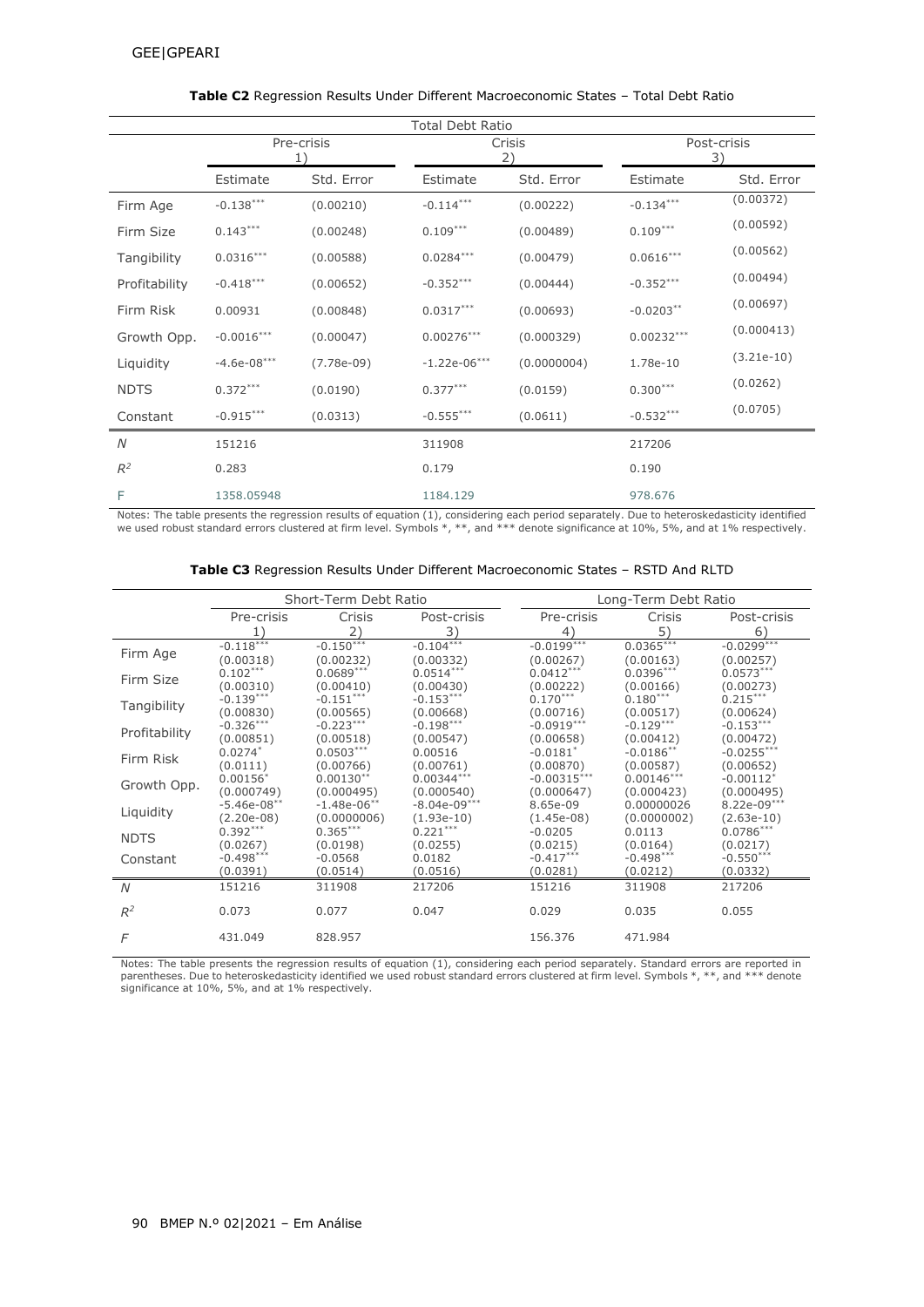## **Appendix D - Additional Regressions: Asymmetric Effects of Financial Crisis**

# **D.1 Industry Regressions**

 $\overline{\phantom{0}}$ 

|               | <b>Total Debt Ratio</b>                    |             | Short-Term Debt Ratio |             | Long-Term Debt Ratio |             |
|---------------|--------------------------------------------|-------------|-----------------------|-------------|----------------------|-------------|
|               | Estimate                                   | Std. Error  | Estimate              | Std. Error  | Estimate             | Std. Error  |
|               | Panel A: Construction Industry             |             |                       |             |                      |             |
| Age (log)     | $-0.0979***$                               | 0.00502     | $-0.128***$           | 0.00491     | $0.0297***$          | 0.00326     |
| Size (Assets) | $0.111***$                                 | 0.00836     | $0.0753***$           | 0.00700     | $0.0355***$          | 0.00282     |
| Tangibility   | $-0.0342***$                               | 0.00958     | $-0.171***$           | 0.0121      | $0.137***$           | 0.0112      |
| Profitability | $-0.382***$                                | 0.00902     | $-0.246***$           | 0.0100      | $-0.136***$          | 0.00788     |
| Firm Risk     | $-0.0617***$                               | 0.0135      | $-0.0106$             | 0.0146      | $-0.0511***$         | 0.0109      |
| Growth Opp.   | 0.000750                                   | 0.000448    | 0.000841              | 0.000648    | $-0.0000915$         | 0.000575    |
| Liquidity     | $-3.22e-09***$                             | 6.11e-10    | $-1.40e-08***$        | 2.12e-09    | $1.08e-08***$        | 1.56e-09    |
| <b>NDTS</b>   | $0.325***$                                 | 0.0334      | $0.271***$            | 0.0403      | 0.0534               | 0.0340      |
| Crisis        | $-0.0442***$                               | 0.00223     | $-0.0438***$          | 0.00287     | $-0.000381$          | 0.00245     |
| Post-Crisis   | $-0.0733***$                               | 0.00388     | $-0.0726***$          | 0.00436     | $-0.000705$          | 0.00359     |
| Constant      | $-0.509***$                                | 0.101       | $-0.129$              | 0.0848      | $-0.380***$          | 0.0343      |
| Ν             | 82620                                      |             | 82620                 |             | 82620                |             |
| $R^2$         | 0.263                                      |             | 0.163                 |             | 0.035                |             |
|               | Panel B: Wholesale Retail and Trade Sector |             |                       |             |                      |             |
| Age (log)     | $-0.106***$                                | 0.00187     | $-0.116***$           | 0.00207     | $0.0105***$          | 0.00164     |
| Size (Assets) | $0.0764***$                                | 0.00251     | $0.0475***$           | 0.00230     | $0.0289***$          | 0.00147     |
| Tangibility   | $0.0864***$                                | 0.00572     | $-0.151***$           | 0.00664     | $0.237***$           | 0.00601     |
| Profitability | $-0.415***$                                | 0.00591     | $-0.293***$           | 0.00641     | $-0.122***$          | 0.00468     |
| Firm Risk     | $-0.0203*$                                 | 0.00790     | $-0.00735$            | 0.00870     | $-0.0129$            | 0.00666     |
| Growth Opp.   | $0.00920***$                               | 0.000541    | $0.00726***$          | 0.000732    | $0.00195***$         | 0.000603    |
| Liquidity     | $-0.00000103$                              | 0.000000731 | $-0.0000028***$       | 0.000000827 | 0.00000175***        | 0.000000177 |
| <b>NDTS</b>   | $0.385***$                                 | 0.0238      | $0.499***$            | 0.0280      | $-0.115***$          | 0.0221      |
| Crisis        | $-0.0330***$                               | 0.00107     | $-0.0559***$          | 0.00130     | $0.0229***$          | 0.00107     |
| Post-Crisis   | $-0.0615***$                               | 0.00174)    | $-0.0892***$          | 0.00191     | $0.0277***$          | 0.00153     |
| Constant      | $-0.117***$                                | 0.0314      | $0.215***$            | 0.0289      | $-0.333***$          | 0.0184      |
| N             | 276295                                     |             | 276295                |             | 276295               |             |
| $R^2$         | 0.246                                      |             | 0.200                 |             | 0.060                |             |
|               | Panel C: Manufacturing Industry            |             |                       |             |                      |             |
| Age (log)     | $-0.0964***$                               | 0.00257     | $-0.110***$           | 0.00291     | $0.0136***$          | 0.00239     |
| Size (Assets) | $0.0656***$                                | 0.00282     | $0.0339***$           | 0.00265     | $0.0317***$          | 0.00180     |
| Tangibility   | $0.0711***$                                | 0.00697     | $-0.146***$           | 0.00728     | $0.217***$           | 0.00641     |
| Profitability | $-0.411***$                                | 0.00682     | $-0.265***$           | 0.00719     | $-0.146***$          | 0.00583     |
| Firm Risk     | $-0.0296***$                               | 0.00881     | $-0.000319$           | 0.00975     | $-0.0293***$         | 0.00803     |
| Growth Opp.   | $0.00919***$                               | 0.000567    | $0.00792***$          | 0.000746    | $0.00127$ *          | 0.000621    |
| Liquidity     | $-0.00000496$                              | 0.00000340  | $-0.00000656$         | 0.00000498  | 0.00000160           | 0.00000172  |
| <b>NDTS</b>   | $0.371***$                                 | 0.0249      | $0.427***$            | 0.0277      | $-0.0561$ *          | 0.0234      |
| Crisis        | $-0.0255***$                               | 0.00135     | $-0.0521***$          | 0.00163     | $0.0266***$          | 0.00140     |
| Post-Crisis   | $-0.0550***$                               | 0.00220     | $-0.0833***$          | 0.00240     | $0.0283***$          | 0.00201     |
| Constant      | $-0.00215$                                 | 0.0351      | $0.373***$            | 0.0329      | $-0.375***$          | 0.0223      |
| N             | 168869                                     |             | 168869                |             | 168869               |             |
| $R^2$         | 0.201                                      |             | 0.164                 |             | 0.067                |             |
|               |                                            |             |                       |             |                      |             |

**Table D1** Regression Results By Industry

Notes: This table provided the estimation results of equation (1), considering the three industries with higher proportion of firms: con-<br>struction industry, wholesale, and retail trade sector and in the manufacturing indu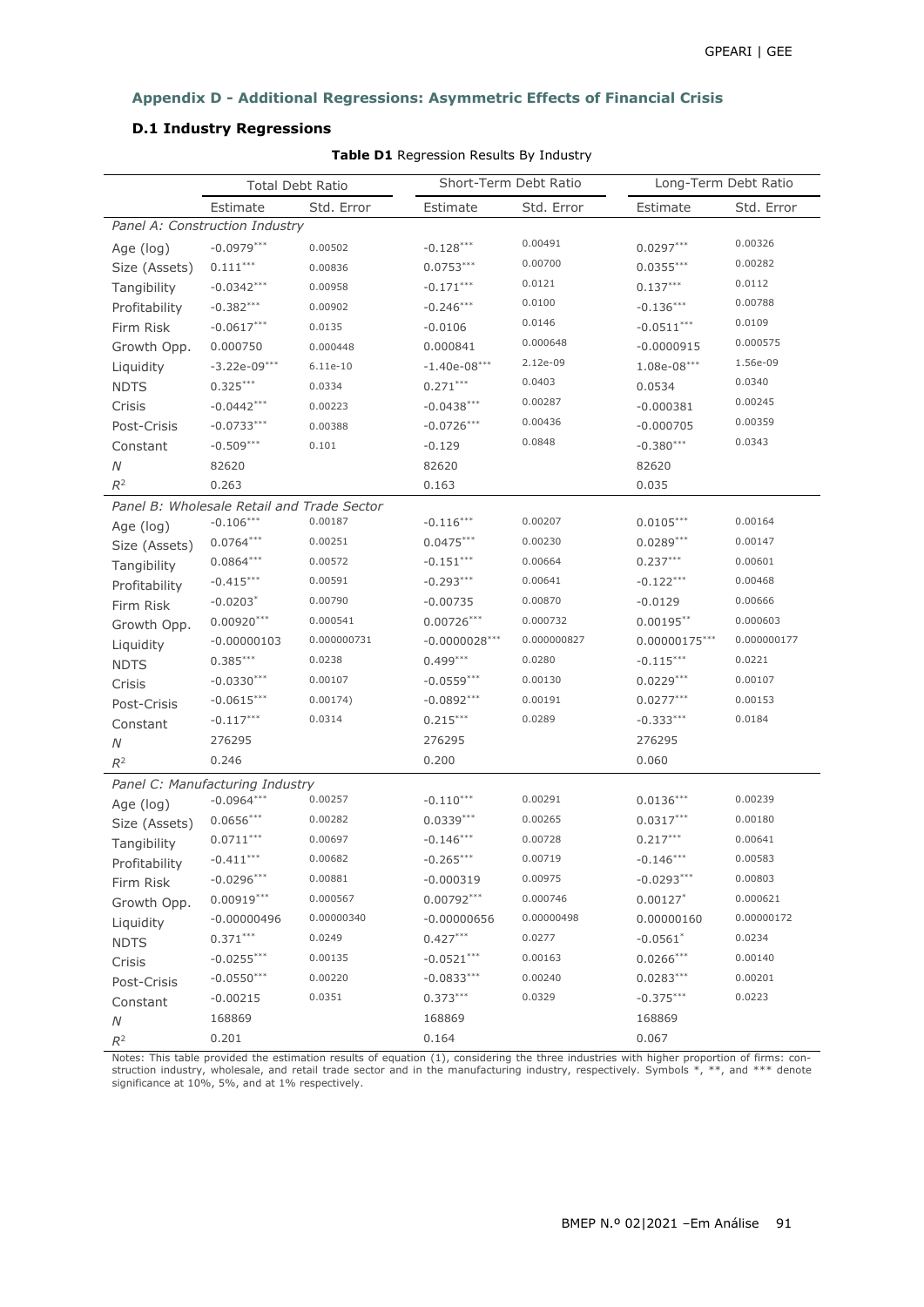### **D.2 Internationalization Regressions**

|                | <b>Total Debt Ratio</b> |            | Short-Term Debt Ratio |            |               | Long-Term Debt Ratio |
|----------------|-------------------------|------------|-----------------------|------------|---------------|----------------------|
|                | Estimate                | Std. Error | Estimate              | Std. Error | Estimate      | Std. Error           |
| Age (log)      | $-0.0977***$            | 0.00143    | $-0.110***$           | 0.00148    | $0.0120***$   | 0.00114              |
| Size (Assets)  | $0.0809***$             | 0.00209    | $0.0438***$           | 0.00177    | $0.0371***$   | 0.000977             |
| Tangibility    | $0.0659***$             | 0.00350    | $-0.129***$           | 0.00380    | $0.195***$    | 0.00353              |
| Profitability  | $-0.390***$             | 0.00344    | $-0.252***$           | 0.00370    | $-0.138***$   | 0.00291              |
| Firm Risk      | $-0.0345***$            | 0.00489    | $-0.00266$            | 0.00523    | $-0.0318***$  | 0.00412              |
| Growth Opp.    | $0.00533***$            | 0.000258   | $0.00450***$          | 0.000344   | $0.000835***$ | 0.000301             |
| Liquidity      | $-3.64e-09***$          | 1.01e-09   | $-1.45e-08***$        | 2.53e-09   | $1.08e-08***$ | 1.64e-09             |
| <b>NDTS</b>    | $0.389***$              | 0.0127     | $0.439***$            | 0.0141     | $-0.0498***$  | 0.0120               |
| Crisis         | $-0.0324***$            | 0.000745   | $-0.0571***$          | 0.000911   | $0.0247***$   | 0.000782             |
| Post-Crisis    | $-0.0610***$            | 0.00121    | $-0.0910***$          | 0.00133    | $0.0300***$   | 0.00112              |
| Export         | $-0.00966***$           | 0.00185    | $-0.0171***$          | 0.00228    | $0.00742***$  | 0.00191              |
| Crisis#Export  | $0.00599***$            | 0.00173    | $0.0132***$           | 0.00222    | $-0.00723***$ | 0.00189              |
| PostCrisis#Ex- | 0.000821                | 0.00245    | $0.0215***$           | 0.00278    | $-0.0206***$  | 0.00226              |
| port           |                         |            |                       |            |               |                      |
| Constant       | $-0.196***$             | 0.0256     | $0.229***$            | 0.0217     | $-0.425***$   | 0.0121               |
| N              | 680330                  |            | 680330                |            | 680330        |                      |
| $R^2$          | 0.214                   |            | 0.169                 |            | 0.060         |                      |

**Table D2** Regression Results – Internationalization

Notes: This table presents the estimation results of equation (1) for each debt ratio and introducing export variable and the<br>respective interaction term with each period. Symbols \*, \*\*, and \*\*\* denote significance at 10%,

## **D.3 Innovation Regressions**

| Table D3 Regression Results - Innovation Within Manufacturing Industry |  |  |  |
|------------------------------------------------------------------------|--|--|--|
|------------------------------------------------------------------------|--|--|--|

|                             | <b>Total Debt Ratio</b> |                 |              | Short-Term Debt Ratio |              | Long-Term Debt Ratio |
|-----------------------------|-------------------------|-----------------|--------------|-----------------------|--------------|----------------------|
|                             | Estimate                | Std. Er-<br>ror | Estimate     | Std. Error            | Estimate     | Std. Error           |
| Age (log)                   | $-0.0966***$            | 0.00257         | $-0.1101***$ | 0.00290               | $0.0135***$  | 0.00239              |
| Size (Assets)               | $0.0657***$             | 0.00283         | $0.0339***$  | 0.00264               | $0.0318***$  | 0.00180              |
| Tangibility                 | $0.0714***$             | 0.00697         | $-0.1453***$ | 0.00728               | $0.217***$   | 0.00641              |
| Profitability               | $-0.411***$             | 0.00682         | $-0.2651***$ | 0.00719               | $-0.146***$  | 0.00583              |
| Firm Risk                   | $-0.0297***$            | 0.00881         | $-0.0004***$ | 0.00974               | $-0.0293***$ | 0.00803              |
| Growth Opp.                 | $0.00918***$            | 0.000567        | $0.00791**$  | 0.000746              | $0.00126*$   | 0.000621             |
| Liquidity                   | $-0.00000496$           | 0.000003<br>39  | $-6.56e-06$  | 4.98e-06              | 0.00000160   | 0.0000017<br>2       |
| <b>NDTS</b>                 | $0.372***$              | 0.0249          | $0.42737***$ | 0.02773               | $-0.0556*$   | 0.0234               |
| Innovation                  | 0.00879                 | 0.0102          | $0.02444***$ | 0.01033               | $-0.0157$    | 0.00944              |
| Crisis                      | $-0.0246***$            | 0.00142         | $-0.0514***$ | 0.00172               | $0.0269***$  | 0.00148              |
| Post-Crisis                 | $-0.0534***$            | 0.00229         | $-0.0829***$ | 0.00251               | $0.0295***$  | 0.00210              |
| Crisis#Innova-<br>tion      | $-0.00780*$             | 0.00386         | $-0.0053$    | 0.00467               | $-0.00245$   | 0.00392              |
| Post-Crisis#Inno-<br>vation | $-0.0138*$              | 0.00590         | $-0.0024$    | 0.00635               | $-0.0114*$   | 0.00508              |
| Constant                    | $-0.00407$              | 0.0351          | $0.3702***$  | 0.03288               | $-0.374***$  | 0.0223               |
| N                           | 168,869                 |                 | 168,869      |                       | 168,869      |                      |
| $R^2$                       | 0.201                   |                 | 0.163        |                       | 0.068        |                      |

Notes: This table presents the estimation results of equation (1) for each debt ratio and introducing innovation variable and<br>the respective interaction term with each period. Symbols \*, \*\*, and \*\*\* denote significance at tively.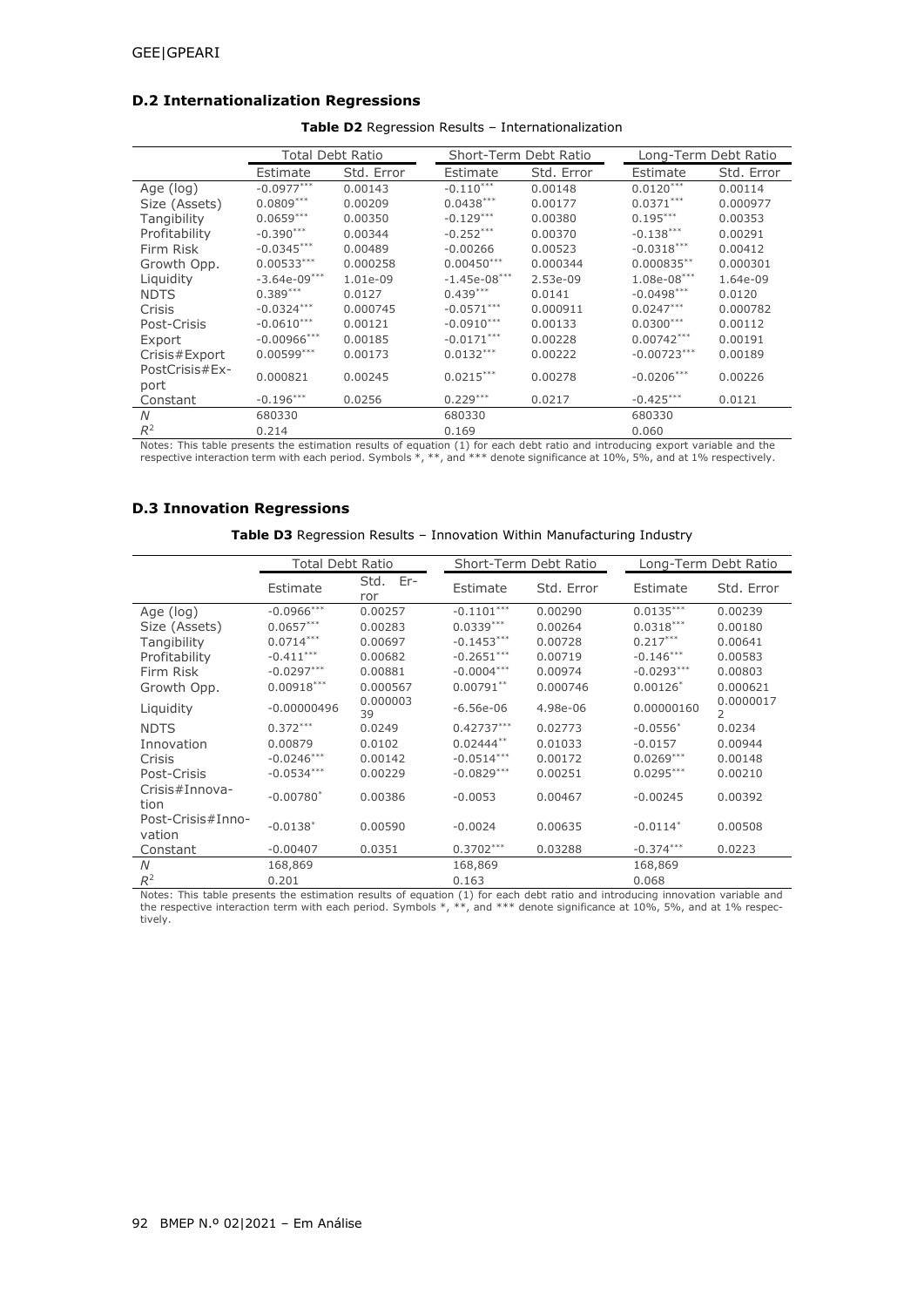#### **D.4 Age Classes**

|                             | <b>Total Debt Ratio</b> |                 | Short-Term Debt Ratio |                 | Long-Term Debt Ratio |                 |
|-----------------------------|-------------------------|-----------------|-----------------------|-----------------|----------------------|-----------------|
|                             | Estimate                | Std. Er-<br>ror | Estimate              | Std. Er-<br>ror | Estimate             | Std. Er-<br>ror |
| Age (log)                   | $-0.0913***$            | 0.00144         | $-0.107***$           | 0.00162         | $0.0157***$          | 0.00127         |
| Size (Assets)               | $0.0793***$             | 0.00206         | $0.0424***$           | 0.00174         | $0.0369***$          | 0.000973        |
| Tangibility                 | $0.0664***$             | 0.00350         | $-0.129***$           | 0.00379         | $0.195***$           | 0.00353         |
| Profitability               | $-0.393***$             | 0.00342         | $-0.256***$           | 0.00368         | $-0.137***$          | 0.00291         |
| Firm Risk                   | $-0.0296***$            | 0.00486         | 0.00338               | 0.00521         | $-0.0330***$         | 0.00411         |
| Growth Opp.                 | $0.00573***$            | 0.000258        | $0.00493***$          | 0.000344        | $0.000798***$        | 0.000300        |
| Liquidity                   | $-3.43e-09***$          | 1.00e-09        | $-1.41e-08***$        | 2.54e-09        | $1.07e-08***$        | 1.66e-09        |
| <b>NDTS</b>                 | $0.358***$              | 0.0126          | $0.404***$            | 0.0140          | $-0.0462***$         | 0.0120          |
| <5 years                    | 0.00276                 | 0.00180         | $-0.00195$            | 0.00234         | $0.00471*$           | 0.00202         |
| $10-20$ years               | $-0.0155***$            | 0.00155         | $-0.0248***$          | 0.00206         | $0.00924***$         | 0.00180         |
| $+20$ years                 | $-0.0384***$            | 0.00221         | $-0.0514***$          | 0.00263         | $0.0130***$          | 0.00226         |
| Crisis                      | $-0.0284***$            | 0.00121         | $-0.0556***$          | 0.00160         | $0.0272***$          | 0.00140         |
| Post-Crisis                 | $-0.0391***$            | 0.00182         | $-0.0596***$          | 0.00240         | $0.0205***$          | 0.00212         |
| <5years #Crisis             | $0.0217***$             | 0.00174         | $0.0231***$           | 0.00231         | $-0.00137$           | 0.00196         |
| <5years# Post-Cri-<br>sis   | $0.0171***$             | 0.00254         | $0.0221***$           | 0.00323         | $-0.00499$           | 0.00282         |
| 10-20years #Crisis          | $-0.00516***$           | 0.00147         | 0.00135               | 0.00193         | $-0.00651***$        | 0.00169         |
| 10-20years#Post-<br>Crisis  | $-0.0255***$            | 0.00204         | $-0.0248***$          | 0.00264         | $-0.000749$          | 0.00233         |
| +20years #Crisis            | 0.00241                 | 0.00170         | $0.0130***$           | 0.00211         | $-0.0105***$         | 0.00182         |
| $+20$ years#Post-<br>Crisis | $-0.00895***$           | 0.00243         | $-0.0124***$          | 0.00290         | 0.00341              | 0.00250         |
| Constant                    | $-0.180***$             | 0.0253          | $0.256***$            | 0.0216          | $-0.437***$          | 0.0121          |
| N                           | 680330                  |                 | 680330                |                 | 680330               |                 |
| $R^2$                       | 0.218                   |                 | 0.172                 |                 | 0.061                |                 |

**Table D4** Regression Results– Age Classes

Notes: This table presents the estimation results of equation (1) for each debt ratio and introducing age classes variable and<br>the respective interaction term with each period. Symbols \*, \*\*, and \*\*\* denote significance at tively.

### **D.5 High and Low Leverage Firms**

#### **Table D5** Quantile Regression - RTD

| <b>Total Debt Ratio</b> |              |              |              |              |               |  |  |  |  |
|-------------------------|--------------|--------------|--------------|--------------|---------------|--|--|--|--|
|                         | 10%          | 25%          | 50%          | 75%          | 90%           |  |  |  |  |
| Age (log)               | $-0.106***$  | $-0.135***$  | $-0.115***$  | $-0.0800***$ | $-0.0508***$  |  |  |  |  |
|                         | (0.000669)   | (0.000545)   | (0.000400)   | (0.000328)   | (0.000307)    |  |  |  |  |
| Size (Assets)           | $0.0208***$  | $0.0269***$  | $0.0229***$  | $0.0127***$  | $0.00497***$  |  |  |  |  |
|                         | (0.000452)   | (0.000369)   | (0.000270)   | (0.000222)   | (0.000208)    |  |  |  |  |
| Tangibility             | $0.0320***$  | $0.0440***$  | $0.0349***$  | $0.0254***$  | $0.0208***$   |  |  |  |  |
|                         | (0.00278)    | (0.00227)    | (0.00166)    | (0.00136)    | (0.00128)     |  |  |  |  |
| Profitability           | $-0.338***$  | $-0.630***$  | $-0.802***$  | $-0.833***$  | $-0.806***$   |  |  |  |  |
|                         | (0.00689)    | (0.00562)    | (0.00412)    | (0.00338)    | (0.00317)     |  |  |  |  |
| Firm Risk               | $-0.489***$  | $-0.536***$  | $-0.415***$  | $-0.258***$  | $-0.138***$   |  |  |  |  |
|                         | (0.0110)     | (0.00895)    | (0.00657)    | (0.00539)    | (0.00505)     |  |  |  |  |
| Growth Opp.             | $0.0202***$  | $0.0154***$  | $0.00944***$ | $0.00607***$ | $0.00384***$  |  |  |  |  |
|                         | (0.000933)   | (0.000761)   | (0.000558)   | (0.000458)   | (0.000429)    |  |  |  |  |
| Liquidity               | 8.85e-09     | 3.17e-09     | $-3.64e-09$  | $-9.07e-09$  | $-1.26e-08$ * |  |  |  |  |
|                         | $(1.37e-08)$ | $(1.12e-08)$ | $(8.21e-09)$ | $(6.73e-09)$ | $(6.31e-09)$  |  |  |  |  |
| <b>NDTS</b>             | $0.796***$   | $0.710***$   | $0.657***$   | $0.596***$   | $0.594***$    |  |  |  |  |
|                         | (0.0185)     | (0.0151)     | (0.0111)     | (0.00907)    | (0.00850)     |  |  |  |  |
| Crisis                  | $-0.0516***$ | $-0.0575***$ | $-0.0436***$ | $-0.0327***$ | $-0.0248***$  |  |  |  |  |
|                         | (0.00151)    | (0.00123)    | (0.000905)   | (0.000743)   | (0.000696)    |  |  |  |  |
| Post-Crisis             | $-0.0752***$ | $-0.0881***$ | $-0.0688***$ | $-0.0474***$ | $-0.0327***$  |  |  |  |  |
|                         | (0.00163)    | (0.00133)    | (0.000976)   | (0.000801)   | (0.000750)    |  |  |  |  |
| Constant                | $0.333***$   | $0.532***$   | $0.711***$   | $0.881***$   | $0.986***$    |  |  |  |  |
|                         | (0.00606)    | (0.00494)    | (0.00363)    | (0.00297)    | (0.00279)     |  |  |  |  |
| N                       | 680330       | 680330       | 680330       | 680330       | 680330        |  |  |  |  |

Notes: This table presents the estimation results of total debt ratio from a quantile regression at 10%, 25%, 50%,<br>75% and 90%. Standard errors are reported in parentheses. Symbols \*, \*\*, and \*\*\* denote significance at 10%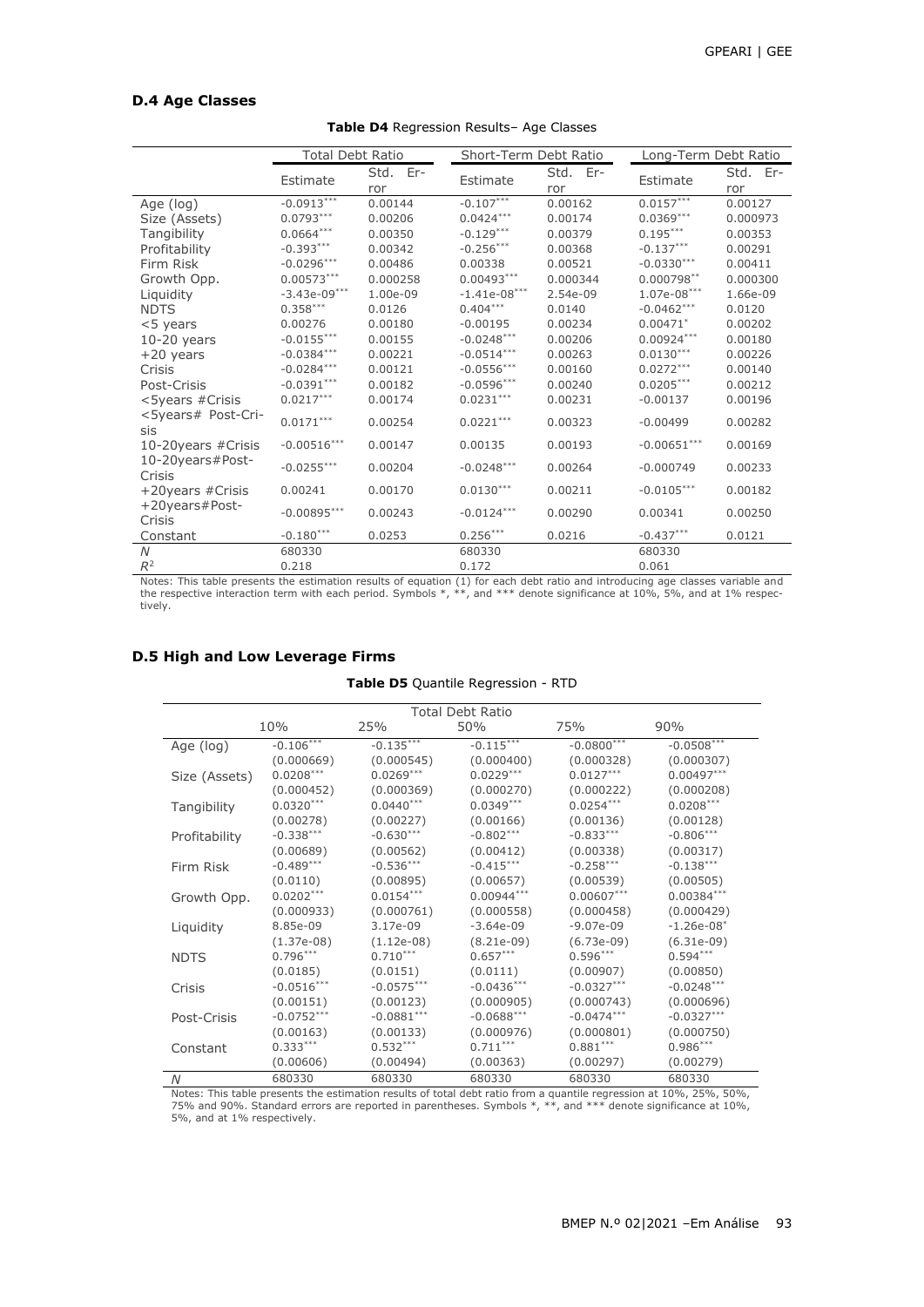|               | Short-Term Debt Ratio |              |              |              |                          |  |  |
|---------------|-----------------------|--------------|--------------|--------------|--------------------------|--|--|
|               | 10%                   | 25%          | 50%          | 75%          | 90%                      |  |  |
| Age (log)     | $-0.0304***$          | $-0.0665***$ | $-0.0982***$ | $-0.0976***$ | $-0.0774***$             |  |  |
|               | (0.000411)            | (0.000460)   | (0.000456)   | (0.000457)   | (0.000495)               |  |  |
| Size (Assets) | $0.00883***$          | $0.0177***$  | $0.0204***$  | $0.0130***$  | $0.00561***$             |  |  |
|               | (0.000278)            | (0.000311)   | (0.000309)   | (0.000309)   | (0.000335)               |  |  |
| Tangibility   | $-0.113***$           | $-0.193***$  | $-0.256***$  | $-0.225***$  | $-0.137***$              |  |  |
|               | (0.00171)             | (0.00191)    | (0.00190)    | (0.00190)    | (0.00206)                |  |  |
| Profitability | 0.00159               | $-0.219***$  | $-0.508***$  | $-0.715***$  | $-0.790***$              |  |  |
|               | (0.00423)             | (0.00474)    | (0.00470)    | (0.00471)    | (0.00510)                |  |  |
| Firm Risk     | $-0.129***$           | $-0.201***$  | $-0.221***$  | $-0.178***$  | $-0.113***$              |  |  |
|               | (0.00675)             | (0.00756)    | (0.00750)    | (0.00750)    | (0.00813)                |  |  |
| Growth Opp.   | $0.00848***$          | $0.0139***$  | $0.0140***$  | $0.00924***$ | $0.00542***$             |  |  |
|               | (0.000573)            | (0.000642)   | (0.000637)   | (0.000637)   | (0.000691)               |  |  |
| Liquidity     | $-1.89e-07***$        | $-6.46e-09$  | $-1.23e-08$  | $-1.82e-08$  | $-2.27e-08$ <sup>*</sup> |  |  |
|               | $(8.43e-09)$          | $(9.45e-09)$ | $(9.37e-09)$ | $(9.37e-09)$ | $(1.02e-08)$             |  |  |
| <b>NDTS</b>   | $0.464***$            | $0.567***$   | $0.576***$   | $0.547***$   | $0.518***$               |  |  |
|               | (0.0114)              | (0.0127)     | (0.0126)     | (0.0126)     | (0.0137)                 |  |  |
| Crisis        | $-0.0440***$          | $-0.0730***$ | $-0.0970***$ | $-0.0974***$ | $-0.0830***$             |  |  |
|               | (0.000930)            | (0.00104)    | (0.00103)    | (0.00103)    | (0.00112)                |  |  |
| Post-Crisis   | $-0.0718***$          | $-0.117***$  | $-0.153***$  | $-0.153***$  | $-0.126***$              |  |  |
|               | (0.00100)             | (0.00112)    | (0.00111)    | (0.00111)    | (0.00121)                |  |  |
| Constant      | $0.159***$            | $0.326***$   | $0.606***$   | $0.879***$   | $1.030***$               |  |  |
|               | (0.00372)             | (0.00417)    | (0.00414)    | (0.00414)    | (0.00449)                |  |  |
| N             | 680330                | 680330       | 680330       | 680330       | 680330                   |  |  |

**Table D6** Quantile Regression - RSTD

Notes: This table presents the estimation results of short-term debt ratio from a quantile regression at 10%, 25%,<br>50%, 75% and 90%. Standard errors are reported in parentheses. Symbols \*, \*\*, and \*\*\* denote significance a

| Table D7 Quantile Regression - RLTD |
|-------------------------------------|
|                                     |

|               | Long-Term Debt Ratio |                          |              |              |               |  |  |  |  |
|---------------|----------------------|--------------------------|--------------|--------------|---------------|--|--|--|--|
|               | 10%                  | 25%                      | 50%          | 75%          | 90%           |  |  |  |  |
| Age (log)     | $-7.54e-09***$       | $-0.000276$ <sup>*</sup> | $-0.0106***$ | $-0.0351***$ | $-0.0548***$  |  |  |  |  |
|               | $(9.90e-11)$         | (0.000137)               | (0.000317)   | (0.000481)   | (0.000703)    |  |  |  |  |
| Size (Assets) | 5.78e-09***          | $0.00131***$             | $0.00681***$ | $0.00223***$ | $-0.00440***$ |  |  |  |  |
|               | $(6.69e-11)$         | (0.0000929)              | (0.000215)   | (0.000325)   | (0.000475)    |  |  |  |  |
| Tangibility   | $4.05e-08***$        | $0.0141***$              | $0.271***$   | $0.419***$   | $0.376***$    |  |  |  |  |
|               | $(4.11e-10)$         | (0.000571)               | (0.00132)    | (0.00200)    | (0.00292)     |  |  |  |  |
| Profitability | $-4.92e-08***$       | $-0.00416***$            | $-0.0851***$ | $-0.337***$  | $-0.659***$   |  |  |  |  |
|               | $(1.02e-09)$         | (0.00142)                | (0.00327)    | (0.00496)    | (0.00724)     |  |  |  |  |
| Firm Risk     | $-6.33e-08***$       | $-0.00731***$            | $-0.106***$  | $-0.168***$  | $-0.177***$   |  |  |  |  |
|               | $(1.63e-09)$         | (0.00226)                | (0.00521)    | (0.00790)    | (0.0115)      |  |  |  |  |
| Growth Opp.   | $8.43e-10***$        | 0.000144                 | $0.00213***$ | $0.00245***$ | $0.00354***$  |  |  |  |  |
|               | $(1.38e-10)$         | (0.000192)               | (0.000443)   | (0.000671)   | (0.000981)    |  |  |  |  |
| Liquidity     | $1.36e-08***$        | $1.35e-08***$            | 1.20e-08     | 8.12e-09     | 1.84e-09      |  |  |  |  |
|               | $(2.03e-15)$         | $(2.82e-09)$             | $(6.51e-09)$ | $(9.87e-09)$ | $(1.44e-08)$  |  |  |  |  |
| <b>NDTS</b>   | $9.14e-08***$        | 0.00327                  | $0.0470***$  | $0.169***$   | $0.185***$    |  |  |  |  |
|               | $(2.73e-09)$         | (0.00380)                | (0.00877)    | (0.0133)     | (0.0194)      |  |  |  |  |
| Crisis        | $3.68e-09***$        | $0.00310***$             | $0.0442***$  | $0.0553***$  | $0.0205***$   |  |  |  |  |
|               | $(2.24e-10)$         | (0.000311)               | (0.000719)   | (0.00109)    | (0.00159)     |  |  |  |  |
| Post-Crisis   | 4.98e-09***          | $0.00785***$             | $0.0706***$  | $0.0914***$  | $0.0612***$   |  |  |  |  |
|               | $(2.41e-10)$         | (0.000335)               | (0.000775)   | (0.00117)    | (0.00172)     |  |  |  |  |
| Constant      | $-9.40e-08***$       | $-0.0184***$             | $-0.0645***$ | $0.171***$   | $0.539***$    |  |  |  |  |
|               | (8.97e-10)           | (0.00125)                | (0.00288)    | (0.00436)    | (0.00637)     |  |  |  |  |
| N             | 680330               | 680330                   | 680330       | 680330       | 680330        |  |  |  |  |

Notes: This table presents the estimation results of long-term debt ratio from a quantile regression at 10%, 25%,<br>50%, 75% and 90%. Standard errors are reported in parentheses. Symbols \*, \*\*, and \*\*\* denote significance at